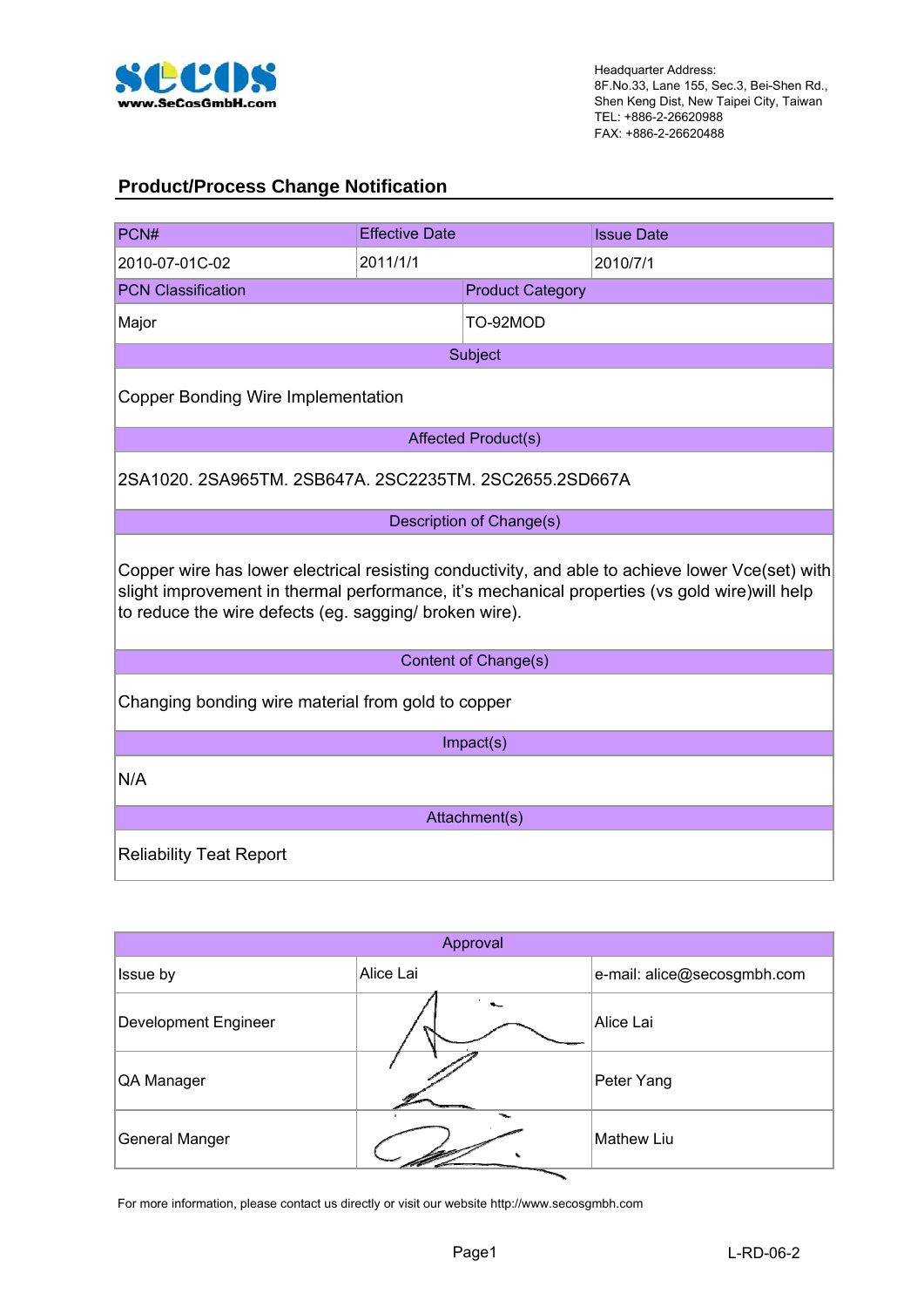

# **Reliability Testing Summary Report**

| Date: 2010/06/30<br>Document No.: SD10 -06-13                            |             |                                                             |        |                                 |                                     |                        |               |
|--------------------------------------------------------------------------|-------------|-------------------------------------------------------------|--------|---------------------------------|-------------------------------------|------------------------|---------------|
| <b>Test Item</b>                                                         | P/N         | <b>Test Condition</b>                                       | (LTPD) | <b>Sample</b><br><b>Numbers</b> | <b>Allow Fall</b><br><b>Numbers</b> | Fall<br><b>Numbers</b> | <b>Result</b> |
| <b>HTRB</b><br><b>High Temp</b><br><b>Reverse Bias</b>                   | 2SA1020     | $100 \pm 5^{\circ}$ C, $100\%$ VR,<br>$T = 1000$ hrs        |        | 77                              | $\boldsymbol{0}$                    | $\mathbf 0$            | <b>ACC</b>    |
| <b>HTSL</b><br><b>High Temperature</b><br>Storage Life                   | 2SA1020     | $150^{\circ}$ C, T = 1000 hrs                               |        | 77                              | $\pmb{0}$                           | $\pmb{0}$              | <b>ACC</b>    |
| <b>PCT</b><br>Pressure Cooker<br>Test                                    | 2SA1020     | 121°C, 29.7PSIG,<br>77<br>168 hrs                           |        |                                 | $\mathbf 0$                         | $\mathbf 0$            | <b>ACC</b>    |
| <b>TCT</b><br>Temperature Cycle<br>Test                                  | 2SA1020     | $-55^{\circ}$ C/30min,<br>150℃/30min,<br>For 1000 Cycle     |        | 77                              | $\pmb{0}$                           | $\pmb{0}$              | <b>ACC</b>    |
| <b>THT</b><br><b>High Temperature</b><br><b>High Humidity</b><br>Test    | 2SA1020     | $85 \pm 2^{\circ}$ C, RH= $85 \pm 5\%$ ,<br>1000 hrs        |        | 77                              | $\mathbf 0$                         | $\pmb{0}$              | <b>ACC</b>    |
| H3TRB<br>High Temper High<br><b>Humidity Reverse</b><br><b>Bies Test</b> | 2SA1020     | $85 \pm 2^{\circ}$ C, RH= $85 \pm 5\%$ ,<br>1000 hrs        |        | 77                              | $\pmb{0}$                           | $\mathbf 0$            | <b>ACC</b>    |
| <b>Solder Resistance</b><br><b>DITY</b>                                  | 2SA1020     | 270±5℃,<br>$7$ Sec $+2$ / $-0$ Sec                          |        | 10                              | $\mathbf 0$                         | $\mathbf 0$            | <b>ACC</b>    |
|                                                                          |             |                                                             |        |                                 |                                     |                        |               |
| Judgment:                                                                |             |                                                             |        |                                 |                                     |                        |               |
| qualified                                                                | unqualified | Testing Start Date: 2010.05.03 Testing End Date: 2010.06.30 |        |                                 |                                     |                        |               |
| Tester: Peter Yang                                                       |             | Approval: Taylor Yang                                       |        |                                 |                                     |                        |               |
|                                                                          |             |                                                             |        |                                 |                                     |                        |               |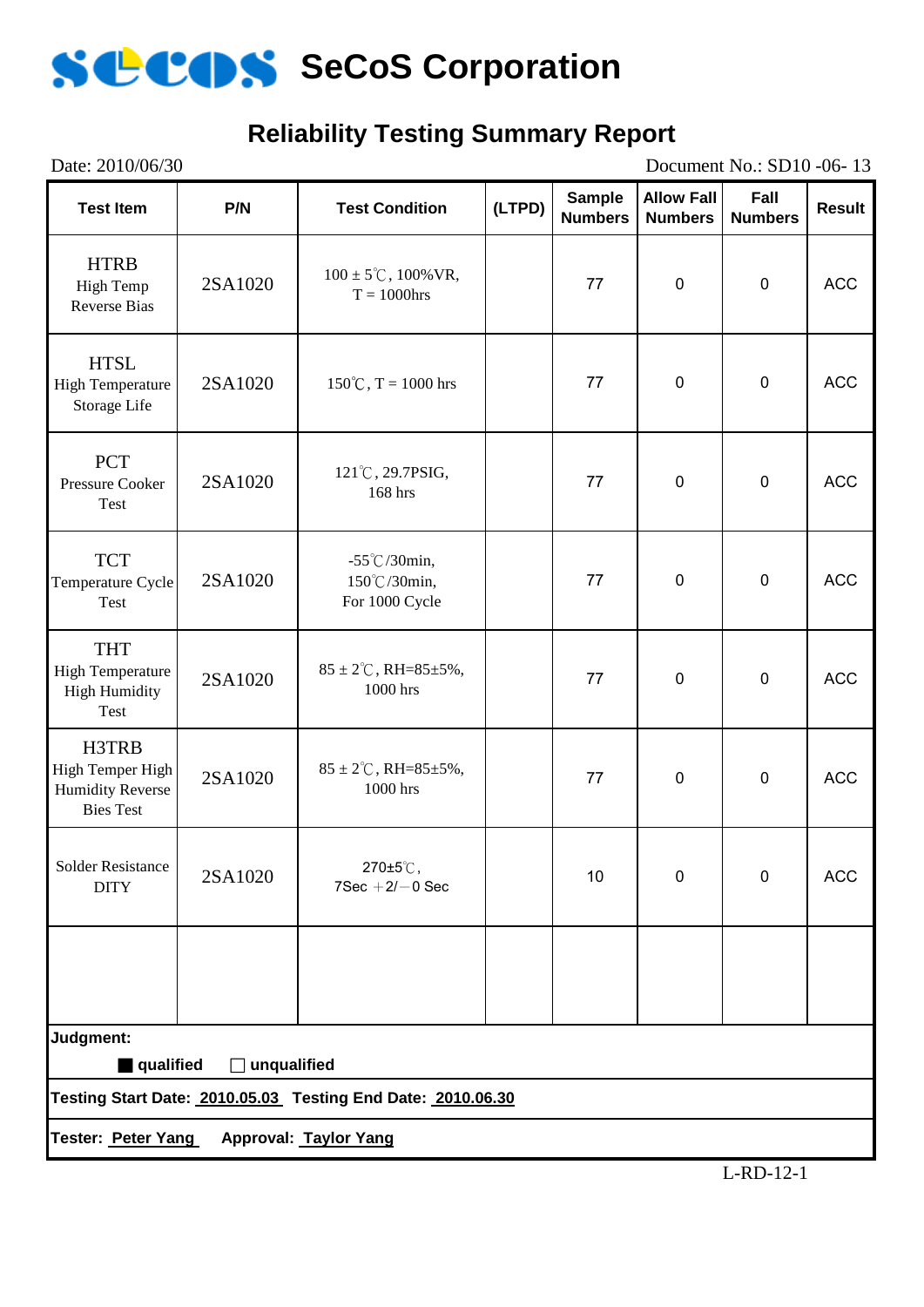

# **Electrical Test Data**

Report No : T100630-013 Part No : 2SA1020 Test Equipment: JUNO Test System DTS-1000 Test Condition: 25℃ Test Date: 2010.05.03 ~ 2010.05.03 Test Standard : Specifications Operator: Peter Yang Test Condition : V(BR)CEO > -50V, 85 < HFE < 340, VCE(sat) < -500mV

| N <sub>o</sub> | $V_{(BR)CEO} (V)$ | hFE   | $VCE(sat)$ $(mV)$  |
|----------------|-------------------|-------|--------------------|
| $\mathbf{1}$   | $-62.41V$         | 168.2 | $-211.2mV$         |
| $\overline{2}$ | $-60.53V$         | 161.9 | $-217.9mV$         |
| 3              | $-65.54V$         | 167.9 | $-213.3mV$         |
| $\overline{4}$ | $-66.23V$         | 154.2 | $-193.1mV$         |
| 5              | $-58.20V$         | 158.5 | $-205.9mV$         |
| 6              | $-63.21V$         | 155.2 | $-208.1 \text{mV}$ |
| $\overline{7}$ | $-66.26V$         | 155.6 | $-198.2mV$         |
| $8\,$          | $-60.09V$         | 156.7 | $-196.3mV$         |
| 9              | $-59.90V$         | 162.1 | $-218.9mV$         |
| 10             | $-59.60V$         | 153.9 | $-207.9mV$         |
| 11             | $-69.79V$         | 162.1 | $-216.5mV$         |
| 12             | $-66.11V$         | 171.1 | $-191.1mV$         |
| 13             | $-64.70V$         | 172.9 | $-221.2mV$         |
| 14             | $-69.05V$         | 172.0 | $-203.3mV$         |
| 15             | $-64.18V$         | 159.3 | $-190.9mV$         |
| 16             | $-69.02V$         | 160.7 | $-219.4mV$         |
| 17             | $-60.59V$         | 163.5 | $-221.3mV$         |
| 18             | $-64.53V$         | 155.6 | $-217.8mV$         |
| 19             | $-65.52V$         | 157.5 | $-199.3mV$         |
| 20             | $-58.20V$         | 153.8 | $-204.9mV$         |
| 21             | $-69.67V$         | 165.3 | $-206.8mV$         |
| 22             | $-65.03V$         | 156.3 | $-220.8mV$         |
| 23             | $-58.95V$         | 160.1 | $-197.3mV$         |
| 24             | $-62.49V$         | 157.4 | $-190.1mV$         |
| 25             | $-61.23V$         | 157.5 | $-220.1mV$         |
| 26             | $-66.31V$         | 168.7 | $-196.9mV$         |
| 27             | $-60.10V$         | 162.6 | $-218.0mV$         |
| 28             | $-58.33V$         | 172.8 | $-208.5mV$         |
| 29             | $-58.18V$         | 160.4 | $-203.1 \text{mV}$ |
| 30             | $-58.87V$         | 162.6 | $-210.7mV$         |
| 31             | $-57.72V$         | 167.9 | $-214.0mV$         |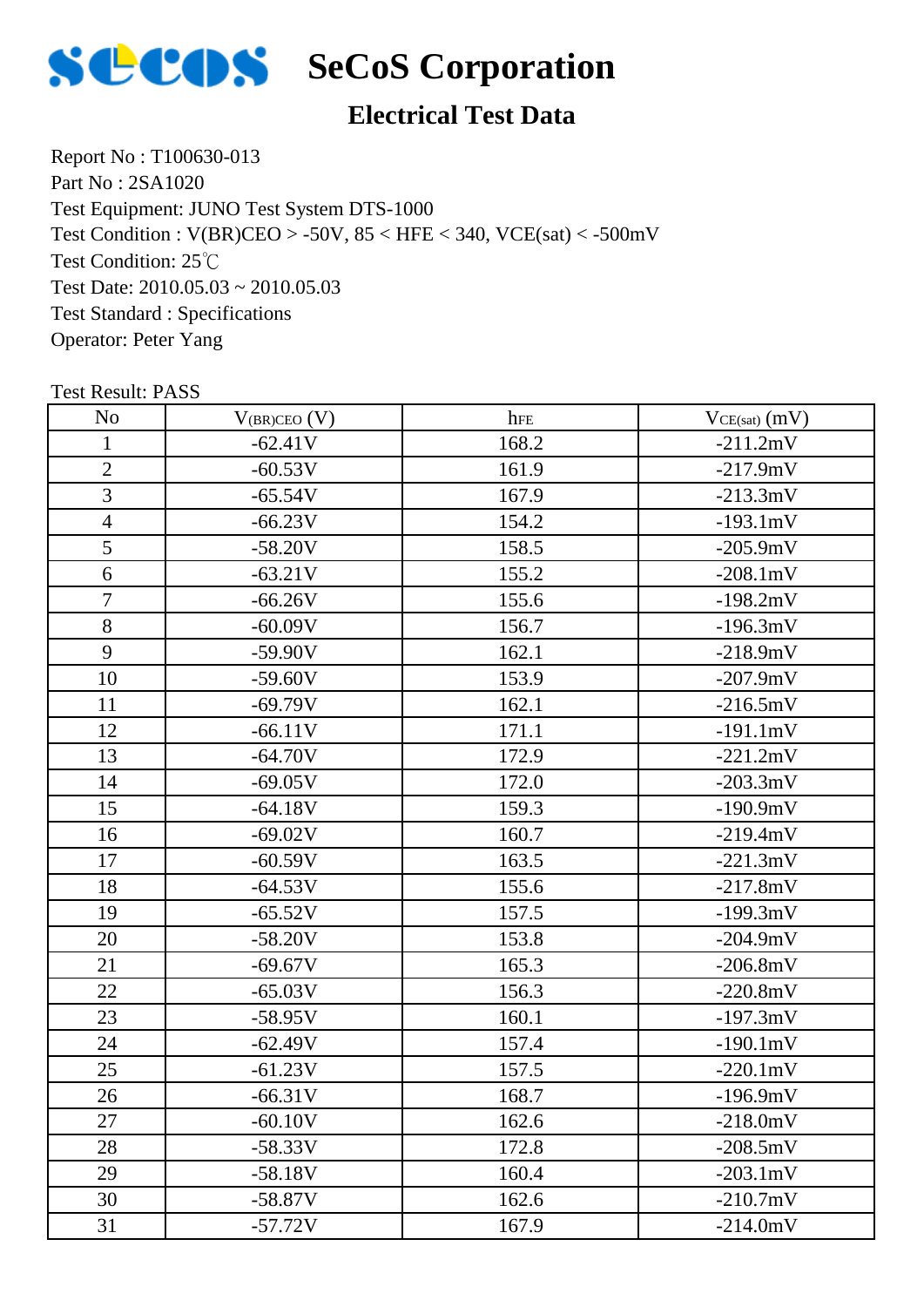

# **Electrical Test Data**

Report No : T100630-013 Part No : 2SA1020 Test Equipment: JUNO Test System DTS-1000 Test Condition: 25℃ Test Date: 2010.05.03 ~ 2010.05.03 Test Standard : Specifications Operator: Peter Yang Test Condition : V(BR)CEO > -50V, 85 < HFE < 340, VCE(sat) < -500mV

| N <sub>o</sub> | $V_{(BR)CEO} (V)$ | hFE   | $VCE(sat)$ $(mV)$ |
|----------------|-------------------|-------|-------------------|
| 32             | $-57.56V$         | 171.7 | $-208.0$ mV       |
| 33             | $-63.58V$         | 158.6 | $-219.2mV$        |
| 34             | $-67.69V$         | 158.3 | $-216.0mV$        |
| 35             | $-65.56V$         | 171.3 | $-213.4mV$        |
| 36             | $-67.88V$         | 156.2 | $-194.9mV$        |
| 37             | $-58.66V$         | 163.9 | $-216.7mV$        |
| 38             | $-58.89V$         | 156.7 | $-203.5mV$        |
| 39             | $-66.05V$         | 165.8 | $-196.7mV$        |
| 40             | $-58.66V$         | 170.3 | $-192.4mV$        |
| 41             | $-70.32V$         | 159.1 | $-193.9mV$        |
| 42             | $-66.64V$         | 154.4 | $-211.0mV$        |
| 43             | $-61.39V$         | 159.7 | $-216.5mV$        |
| 44             | $-66.30V$         | 164.0 | $-221.5mV$        |
| 45             | $-59.12V$         | 163.9 | $-204.0mV$        |
| 46             | $-66.94V$         | 171.3 | $-210.2mV$        |
| 47             | $-67.28V$         | 161.4 | $-193.8mV$        |
| 48             | $-68.01V$         | 163.1 | $-213.3mV$        |
| 49             | $-66.97V$         | 171.8 | $-204.3mV$        |
| 50             | $-67.92V$         | 166.4 | $-217.9mV$        |
| 51             | $-62.87V$         | 158.6 | $-207.3mV$        |
| 52             | $-62.11V$         | 169.2 | $-192.8mV$        |
| 53             | $-58.81V$         | 161.4 | $-203.8mV$        |
| 54             | $-68.32V$         | 168.3 | $-194.2mV$        |
| 55             | $-58.64V$         | 157.4 | $-203.6mV$        |
| 56             | $-63.45V$         | 172.6 | $-211.2mV$        |
| 57             | $-67.93V$         | 168.7 | $-201.8mV$        |
| 58             | $-68.53V$         | 160.9 | $-194.5mV$        |
| 59             | $-63.82V$         | 154.2 | $-201.2mV$        |
| 60             | $-66.40V$         | 170.4 | $-190.7mV$        |
| 61             | $-68.95V$         | 165.1 | $-209.5mV$        |
| 62             | $-63.35V$         | 172.2 | $-220.2mV$        |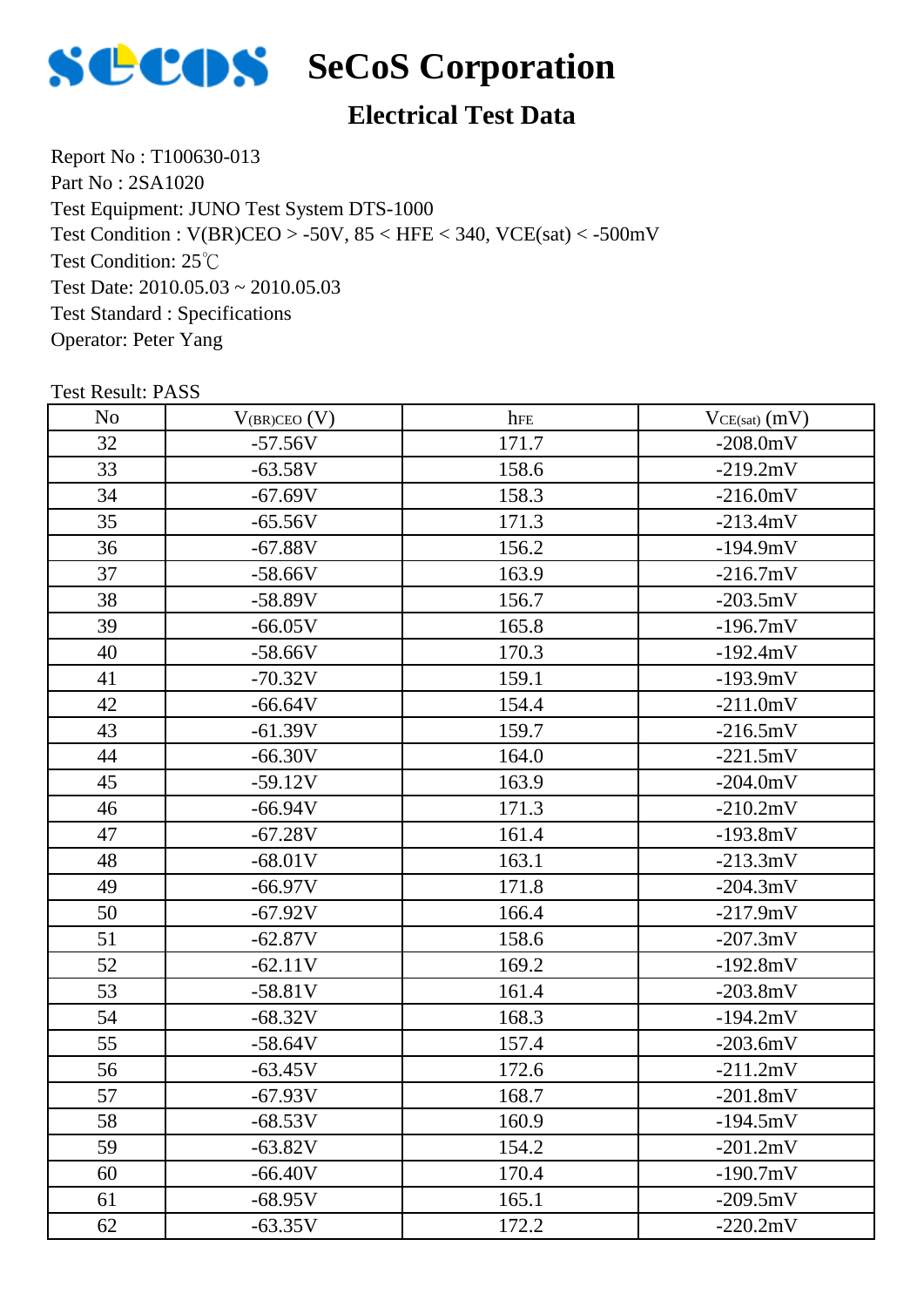

# **Electrical Test Data**

Report No : T100630-013 Part No : 2SA1020 Test Equipment: JUNO Test System DTS-1000 Test Condition: 25℃ Test Date:  $2010.05.03 \approx 2010.05.03$ Test Standard : Specifications Operator: Peter Yang Test Condition : V(BR)CEO > -50V, 85 < HFE < 340, VCE(sat) < -500mV

Test Result: PASS

| N <sub>o</sub> | $V_{(BR)CEO} (V)$ | hFE   | $VCE(sat)$ (mV) |
|----------------|-------------------|-------|-----------------|
| 63             | $-59.70V$         | 160.5 | $-211.5mV$      |
| 64             | $-66.31V$         | 161.7 | $-198.9mV$      |
| 65             | $-67.71V$         | 168.5 | $-212.1mV$      |
| 66             | $-70.18V$         | 165.2 | $-214.9mV$      |
| 67             | $-68.85V$         | 156.1 | $-214.2mV$      |
| 68             | $-64.16V$         | 164.4 | $-199.8mV$      |
| 69             | $-63.07V$         | 167.3 | $-217.4mV$      |
| 70             | $-57.71V$         | 157.6 | $-209.0mV$      |
| 71             | $-62.09V$         | 153.7 | $-220.6mV$      |
| 72             | $-69.48V$         | 160.8 | $-195.8mV$      |
| 73             | $-57.72V$         | 167.2 | $-219.2mV$      |
| 74             | $-64.72V$         | 159.7 | $-193.4mV$      |
| 75             | $-62.04V$         | 160.1 | $-207.9mV$      |
| 76             | $-59.57V$         | 156.7 | $-203.9mV$      |
| 77             | $-65.00V$         | 160.0 | $-192.4mV$      |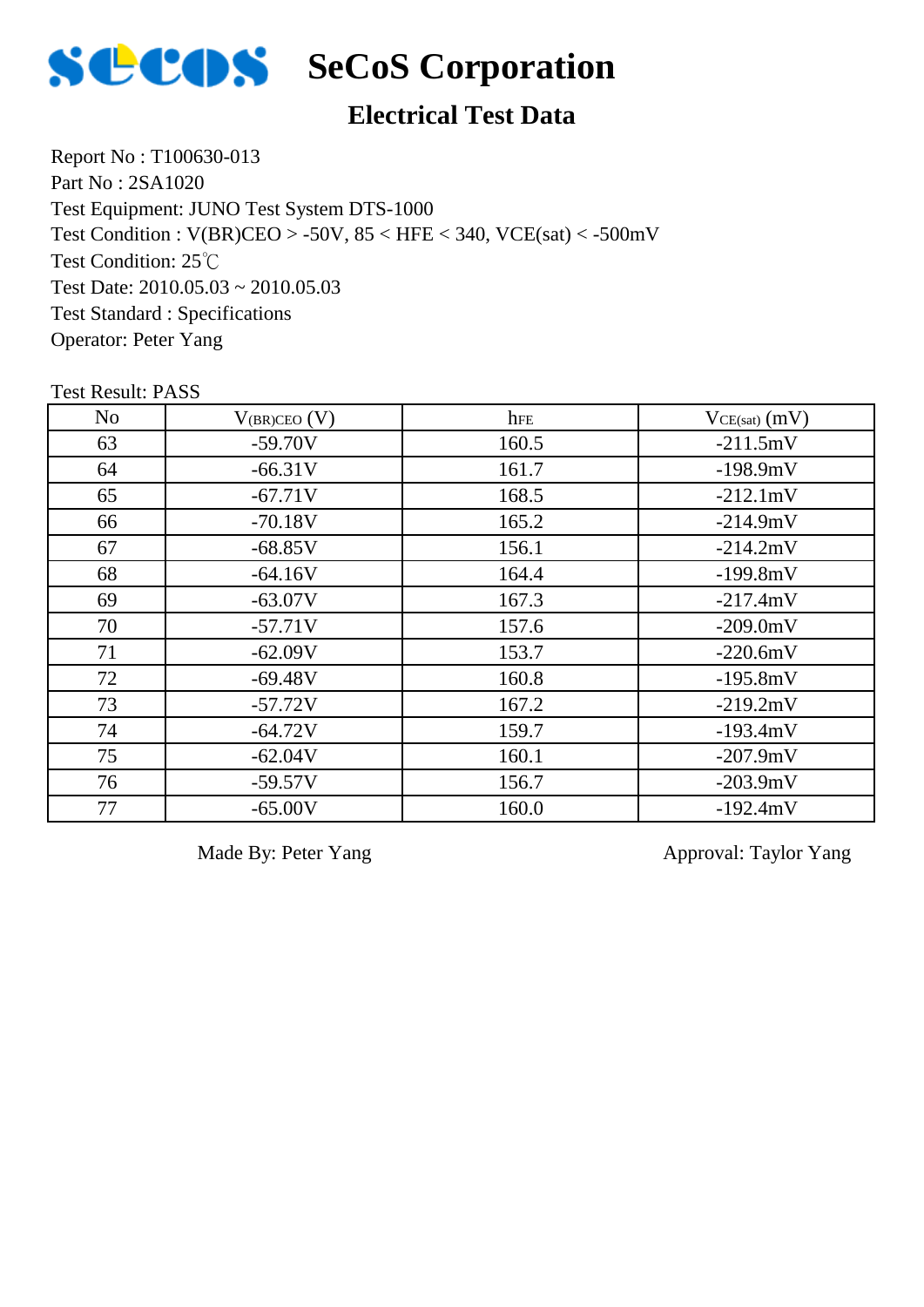

## **High Temperature Reverse Bias Test Data**

Report No : T100630-013 Part No : 2SA1020 Test Equipment: JUNO Test System DTS-1000 Test Condition:  $100 \pm 5^{\circ}$ C,  $100\%$  VR, T = 1000 hrs Test Date: 2010.05.03 ~ 2010.06.15 Test Standard : JESD22 STANDARD Method-A108 Operator: Peter Yang Test Condition : V(BR)CEO > -50V, 85 < HFE < 340, VCE(sat) < -500mV

|                |                   | <b>Before</b> |                   |                   | After |                   |
|----------------|-------------------|---------------|-------------------|-------------------|-------|-------------------|
| N <sub>o</sub> | $V_{(BR)CEO}$ (V) | hFE           | $VCE(sat)$ $(mV)$ | $V_{(BR)CEO} (V)$ | hFE   | $VCE(sat)$ $(mV)$ |
| 1              | $-65.29V$         | 153.9         | $-217.7mV$        | $-62.29V$         | 171.7 | $-213.3mV$        |
| $\sqrt{2}$     | $-60.91V$         | 165.9         | $-215.1mV$        | $-63.64V$         | 159.6 | $-203.8mV$        |
| 3              | $-60.24V$         | 162.8         | $-192.4mV$        | $-62.90V$         | 166.0 | $-215.7mV$        |
| $\overline{4}$ | $-57.36V$         | 158.7         | $-207.1mV$        | $-61.40V$         | 169.3 | $-194.4mV$        |
| 5              | $-62.96V$         | 168.9         | $-217.6mV$        | $-59.06V$         | 163.1 | $-220.2mV$        |
| 6              | $-59.70V$         | 160.3         | $-200.9mV$        | $-58.61V$         | 158.0 | $-192.1mV$        |
| 7              | $-69.16V$         | 165.5         | $-192.3mV$        | $-61.05V$         | 156.9 | $-191.1mV$        |
| 8              | $-60.96V$         | 172.3         | $-195.9mV$        | $-58.46V$         | 155.1 | $-218.4mV$        |
| 9              | $-64.52V$         | 165.7         | $-203.9mV$        | $-61.09V$         | 156.8 | $-194.0mV$        |
| 10             | $-59.99V$         | 154.9         | $-213.7mV$        | $-62.95V$         | 158.0 | $-210.4mV$        |
| 11             | $-65.06V$         | 169.6         | $-203.0mV$        | $-69.95V$         | 170.2 | $-209.8mV$        |
| 12             | $-66.10V$         | 164.9         | $-206.3mV$        | $-66.41V$         | 166.9 | $-216.4mV$        |
| 13             | $-68.73V$         | 154.6         | $-198.8mV$        | $-63.21V$         | 159.1 | $-191.6mV$        |
| 14             | $-68.78V$         | 156.6         | $-208.6mV$        | $-59.48V$         | 158.3 | $-205.6mV$        |
| 15             | $-69.22V$         | 159.1         | $-199.9mV$        | $-70.27V$         | 158.4 | $-220.2mV$        |
| 16             | $-62.67V$         | 153.9         | $-198.4mV$        | $-57.61V$         | 156.5 | $-213.7mV$        |
| 17             | $-66.96V$         | 165.3         | $-216.6mV$        | $-67.14V$         | 163.4 | $-207.5mV$        |
| 18             | $-67.51V$         | 160.8         | $-215.2mV$        | $-59.29V$         | 165.3 | $-198.9mV$        |
| 19             | $-59.85V$         | 161.2         | $-206.5mV$        | $-63.07V$         | 165.5 | $-191.1mV$        |
| 20             | $-60.38V$         | 171.7         | $-198.1mV$        | $-62.36V$         | 167.8 | $-196.3mV$        |
| 21             | $-63.54V$         | 164.5         | $-201.6mV$        | $-61.29V$         | 169.4 | $-197.8mV$        |
| 22             | $-63.23V$         | 162.5         | $-195.4mV$        | $-68.42V$         | 165.8 | $-191.0mV$        |
| 23             | $-59.24V$         | 159.8         | $-204.7mV$        | $-58.73V$         | 155.5 | $-202.9mV$        |
| 24             | $-62.63V$         | 165.4         | $-211.2mV$        | $-66.34V$         | 156.2 | $-210.6mV$        |
| 25             | $-60.72V$         | 169.9         | $-197.9mV$        | $-60.38V$         | 173.0 | $-203.9mV$        |
| 26             | $-66.18V$         | 158.4         | $-209.3mV$        | $-69.45V$         | 165.9 | $-194.0mV$        |
| 27             | $-68.21V$         | 162.9         | $-218.4mV$        | $-58.56V$         | 155.4 | $-208.8mV$        |
| 28             | $-69.69V$         | 169.0         | $-193.9mV$        | $-60.01V$         | 169.7 | $-199.7mV$        |
| 29             | $-64.02V$         | 162.6         | $-195.4mV$        | $-65.81V$         | 154.5 | $-215.1mV$        |
| 30             | $-68.91V$         | 154.7         | $-200.4mV$        | $-59.80V$         | 156.6 | $-194.5mV$        |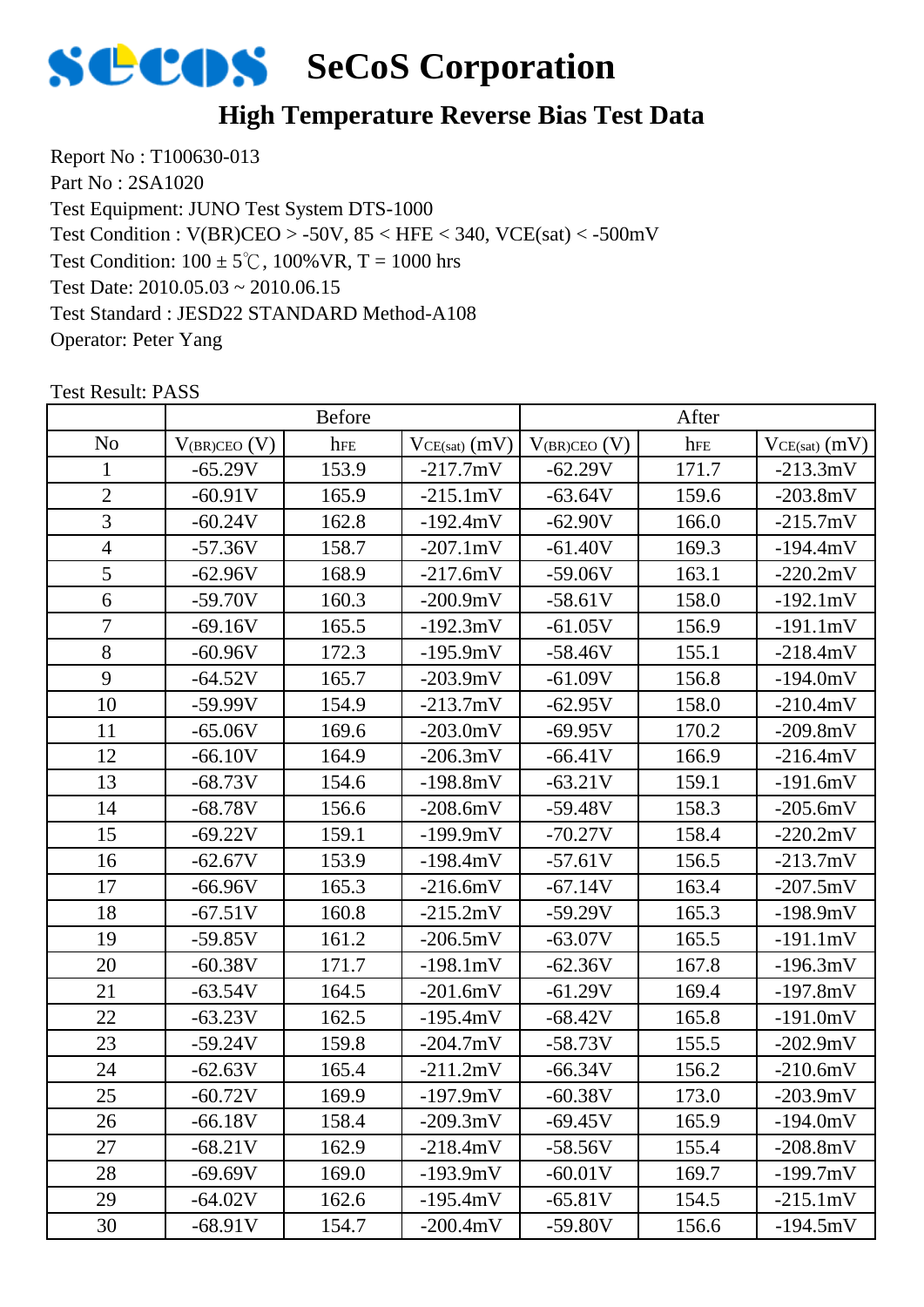

# **High Temperature Reverse Bias Test Data**

Report No : T100630-013 Part No : 2SA1020 Test Equipment: JUNO Test System DTS-1000 Test Condition:  $100 \pm 5^{\circ}$ C,  $100\%$  VR, T = 1000 hrs Test Date: 2010.05.03 ~ 2010.06.15 Test Standard : JESD22 STANDARD Method-A108 Operator: Peter Yang Test Condition : V(BR)CEO > -50V, 85 < HFE < 340, VCE(sat) < -500mV

|                |                   | <b>Before</b> |                    |                     | After |                    |
|----------------|-------------------|---------------|--------------------|---------------------|-------|--------------------|
| N <sub>o</sub> | $V_{(BR)CEO}$ (V) | hFE           | $VCE(sat)$ (mV)    | $V_{(BR)CEO}$ $(V)$ | hFE   | $VCE(sat)$ $(mV)$  |
| 31             | $-67.12V$         | 162.4         | $-207.8mV$         | $-58.10V$           | 171.3 | $-192.4mV$         |
| 32             | $-61.85V$         | 170.2         | $-210.0mV$         | $-63.88V$           | 160.3 | $-211.8mV$         |
| 33             | $-58.47V$         | 155.7         | $-213.7mV$         | $-68.31V$           | 158.7 | $-198.3mV$         |
| 34             | $-66.38V$         | 169.3         | $-197.4mV$         | $-57.44V$           | 170.3 | $-214.6mV$         |
| 35             | $-57.46V$         | 163.9         | $-205.8mV$         | $-65.82V$           | 164.6 | $-210.9mV$         |
| 36             | $-59.13V$         | 169.4         | $-211.1mV$         | $-70.02V$           | 162.4 | $-202.7$ mV        |
| 37             | $-65.36V$         | 168.0         | $-208.6mV$         | $-61.55V$           | 172.7 | $-196.7mV$         |
| 38             | $-60.07V$         | 168.8         | $-213.5mV$         | $-68.83V$           | 156.1 | $-220.9mV$         |
| 39             | $-62.76V$         | 172.5         | $-193.7mV$         | $-65.25V$           | 171.4 | $-199.1mV$         |
| 40             | $-67.73V$         | 155.7         | $-197.3mV$         | $-66.29V$           | 171.8 | $-219.9mV$         |
| 41             | $-60.01V$         | 167.3         | $-221.4mV$         | $-68.59V$           | 163.3 | $-194.3mV$         |
| 42             | $-65.68V$         | 163.3         | $-215.6mV$         | $-62.49V$           | 161.9 | $-202.8mV$         |
| 43             | $-57.85V$         | 162.6         | $-209.6mV$         | $-61.05V$           | 161.1 | $-207.5mV$         |
| 44             | $-69.86V$         | 172.4         | $-213.0mV$         | $-66.46V$           | 168.9 | $-211.2mV$         |
| 45             | $-67.70V$         | 158.3         | $-214.2mV$         | $-61.18V$           | 156.7 | $-212.7mV$         |
| 46             | $-62.29V$         | 165.2         | $-200.2mV$         | $-58.85V$           | 169.3 | $-192.0mV$         |
| 47             | $-62.42V$         | 172.6         | $-194.8mV$         | $-69.50V$           | 169.9 | $-220.4mV$         |
| 48             | $-61.73V$         | 159.6         | $-221.2mV$         | $-58.25V$           | 164.7 | $-202.1 \text{mV}$ |
| 49             | $-67.36V$         | 172.0         | $-204.9mV$         | $-61.78V$           | 163.1 | $-196.5mV$         |
| 50             | $-60.92V$         | 161.8         | $-214.8mV$         | $-69.19V$           | 164.0 | $-205.1 \text{mV}$ |
| 51             | $-62.10V$         | 161.0         | $-199.1mV$         | $-64.33V$           | 155.3 | $-191.9mV$         |
| 52             | $-69.64V$         | 156.0         | $-205.6mV$         | $-67.62V$           | 165.5 | $-199.0mV$         |
| 53             | $-58.30V$         | 169.8         | $-205.1 \text{mV}$ | $-59.12V$           | 162.2 | $-211.5mV$         |
| 54             | $-70.20V$         | 154.3         | $-192.8mV$         | $-66.56V$           | 172.9 | $-220.7mV$         |
| 55             | $-65.38V$         | 169.9         | $-190.4mV$         | $-62.33V$           | 161.8 | $-209.0mV$         |
| 56             | $-63.56V$         | 163.8         | $-206.2mV$         | $-68.11V$           | 158.7 | $-214.7mV$         |
| 57             | $-65.77V$         | 170.1         | $-202.0mV$         | $-58.82V$           | 164.3 | $-208.2mV$         |
| 58             | $-57.88V$         | 170.6         | $-219.5mV$         | $-64.44V$           | 159.1 | $-198.1mV$         |
| 59             | $-58.38V$         | 163.5         | $-219.3mV$         | $-62.92V$           | 163.4 | $-209.5mV$         |
| 60             | $-61.87V$         | 170.2         | $-219.7mV$         | $-59.76V$           | 161.1 | $-197.5mV$         |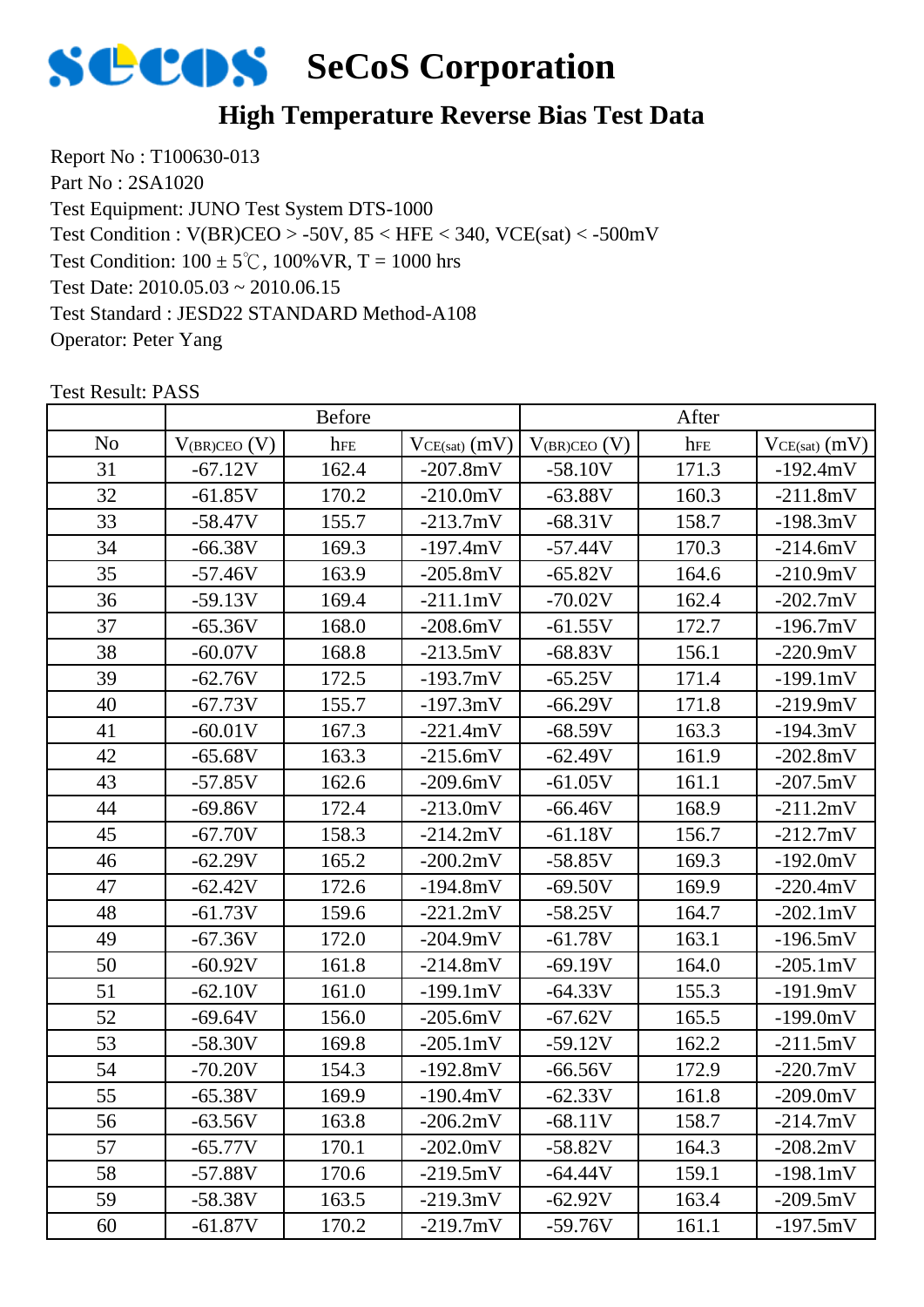

#### **High Temperature Reverse Bias Test Data**

Report No : T100630-013 Part No : 2SA1020 Test Equipment: JUNO Test System DTS-1000 Test Condition:  $100 \pm 5^{\circ}$ C,  $100\%$  VR, T = 1000 hrs Test Date: 2010.05.03 ~ 2010.06.15 Test Standard : JESD22 STANDARD Method-A108 Operator: Peter Yang Test Condition : V(BR)CEO > -50V, 85 < HFE < 340, VCE(sat) < -500mV

No  $\left| V_{(BR)CEO\ (V)} \right|$  hFE  $\left| V_{CE(sat)}(mV) \right| V_{(BR)CEO\ (V)} \right|$  hFE  $\left| V_{CE(sat)}(mV) \right|$ Before After 61 | -60.85V | 160.1 | -212.0mV | -66.91V | 170.7 | -215.9mV 62 | -65.97V | 161.2 | -190.4mV | -62.44V | 157.7 | -193.2mV 63 | -61.75V | 170.6 | -213.9mV | -66.19V | 168.5 | -207.9mV 64 -67.12V 169.0 -194.9mV -64.00V 159.6 -216.2mV 65 | -63.06V | 169.6 | -218.6mV | -63.40V | 157.6 | -203.2mV 66 | -64.11V | 158.7 | -193.1mV | -69.34V | 169.7 | -204.2mV 67 | -62.93V | 165.3 | -201.3mV | -64.44V | 161.8 | -193.7mV 68 | -69.36V | 154.1 | -221.1mV | -58.94V | 172.9 | -199.8mV 69 | -65.29V | 163.0 | -213.8mV | -67.29V | 163.5 | -209.3mV 70 | -58.24V | 159.5 | -217.4mV | -61.27V | 160.6 | -214.3mV 71 | -60.85V | 157.8 | -208.3mV | -67.57V | 166.0 | -195.6mV 72 | -59.90V | 163.5 | -204.4mV | -61.80V | 169.4 | -201.5mV 73 | -70.31V | 160.7 | -222.1mV | -61.20V | 165.4 | -195.9mV 74 -68.42V 154.9 -220.3mV -67.33V 165.0 -201.7mV 75 | -69.58V | 163.0 | -206.2mV | -65.06V | 171.3 | -202.7mV 76 | -68.87V | 161.9 | -214.7mV | -67.36V | 172.4 | -195.4mV 77 | -69.45V | 158.7 | -219.9mV | -61.00V | 159.6 | -208.2mV

Test Result: PASS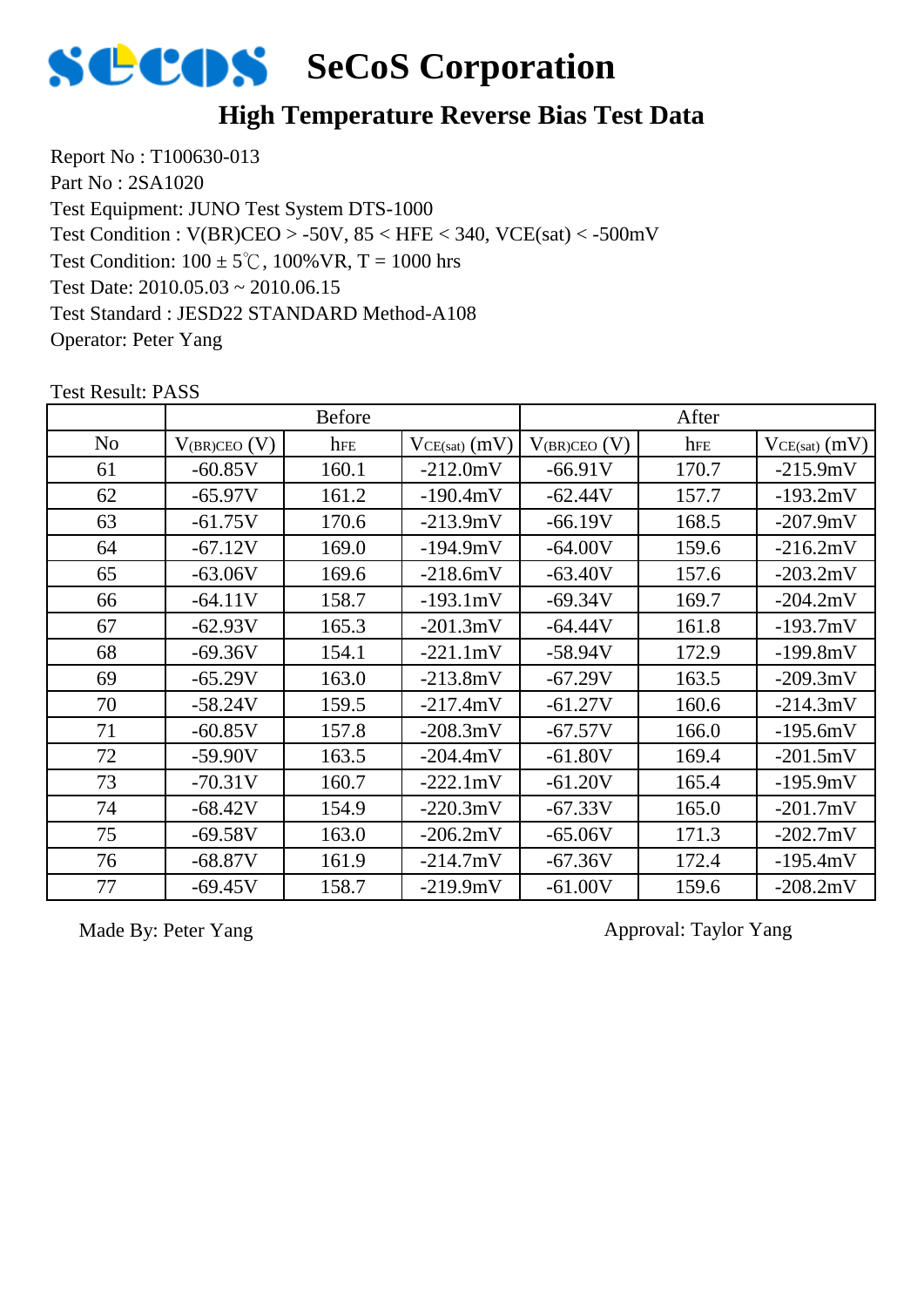

# **High Temperature Storage Life Test Data**

Report No : T100630-013 Part No : 2SA1020 Test Equipment: JUNO Test System DTS-1000 Test Condition: 150℃, 1000Hrs Test Date: 2010.05.03 ~ 2010.06.15 Test Standard : JESD22 STANDARD Method-A103 Operator: Peter Yang Test Condition : V(BR)CEO > -50V, 85 < HFE < 340, VCE(sat) < -500mV

|                |                   | Before |                    |                     | After |                   |
|----------------|-------------------|--------|--------------------|---------------------|-------|-------------------|
| N <sub>o</sub> | $V_{(BR)CEO}$ (V) | hFE    | $VCE(sat)$ $(mV)$  | $V_{(BR)CEO}$ $(V)$ | hFE   | $VCE(sat)$ $(mV)$ |
| $\mathbf{1}$   | $-64.65V$         | 165.3  | $-201.2mV$         | $-63.85V$           | 158.6 | $-197.4mV$        |
| $\overline{2}$ | $-70.28V$         | 168.5  | $-201.1mV$         | $-65.01V$           | 157.4 | $-207.7mV$        |
| $\overline{3}$ | $-66.48V$         | 172.9  | $-221.5mV$         | $-60.20V$           | 162.4 | $-218.6mV$        |
| $\overline{4}$ | $-66.06V$         | 163.6  | $-193.5mV$         | $-70.07V$           | 162.8 | $-199.9mV$        |
| 5              | $-58.03V$         | 157.3  | $-213.4mV$         | $-64.21V$           | 169.6 | $-198.8mV$        |
| 6              | $-60.78V$         | 156.9  | $-194.5mV$         | $-67.86V$           | 172.5 | $-207.7mV$        |
| $\overline{7}$ | $-65.07V$         | 162.5  | $-207.7mV$         | $-68.16V$           | 158.0 | $-207.8mV$        |
| 8              | $-66.33V$         | 168.8  | $-190.6mV$         | $-62.94V$           | 153.9 | $-201.7mV$        |
| 9              | $-58.51V$         | 170.9  | $-202.4mV$         | $-58.53V$           | 163.5 | $-200.7mV$        |
| 10             | $-59.87V$         | 158.2  | $-197.4mV$         | $-70.09V$           | 168.7 | $-205.8mV$        |
| 11             | $-65.81V$         | 160.7  | $-198.7mV$         | $-66.65V$           | 166.9 | $-219.4mV$        |
| 12             | $-57.98V$         | 170.4  | $-192.6mV$         | $-61.25V$           | 170.9 | $-197.0mV$        |
| 13             | $-64.15V$         | 160.8  | $-192.1mV$         | $-65.82V$           | 167.1 | $-198.1mV$        |
| 14             | $-60.67V$         | 163.7  | $-201.5mV$         | $-66.44V$           | 171.0 | $-209.2mV$        |
| 15             | $-61.43V$         | 165.7  | $-216.5mV$         | $-65.53V$           | 162.8 | $-218.7mV$        |
| 16             | $-59.95V$         | 168.8  | $-215.5mV$         | $-68.01V$           | 164.4 | $-218.4mV$        |
| 17             | $-58.04V$         | 154.7  | $-212.8mV$         | $-60.26V$           | 165.3 | $-189.8mV$        |
| 18             | $-63.13V$         | 162.8  | $-218.2mV$         | $-59.36V$           | 158.9 | $-199.4mV$        |
| 19             | $-62.84V$         | 172.2  | $-212.8mV$         | $-65.02V$           | 164.6 | $-190.3mV$        |
| 20             | $-67.38V$         | 166.5  | $-198.4mV$         | $-61.13V$           | 166.7 | $-202.4mV$        |
| 21             | $-60.77V$         | 155.0  | $-194.5mV$         | $-57.84V$           | 161.7 | $-203.4mV$        |
| 22             | $-62.71V$         | 171.6  | $-218.9mV$         | $-68.42V$           | 162.1 | $-212.8mV$        |
| 23             | $-57.76V$         | 161.1  | $-206.8mV$         | $-63.79V$           | 155.8 | $-220.4mV$        |
| 24             | $-69.82V$         | 154.7  | $-194.8mV$         | $-61.49V$           | 166.2 | $-193.8mV$        |
| 25             | $-69.11V$         | 159.3  | $-209.1 \text{mV}$ | $-60.78V$           | 169.7 | $-218.5mV$        |
| 26             | $-60.75V$         | 158.7  | $-213.9mV$         | $-66.12V$           | 162.1 | $-220.7mV$        |
| 27             | $-66.18V$         | 159.6  | $-201.1mV$         | $-64.54V$           | 153.8 | $-201.2mV$        |
| 28             | $-68.21V$         | 167.7  | $-189.9mV$         | $-63.76V$           | 165.4 | $-219.5mV$        |
| 29             | $-63.35V$         | 157.5  | $-206.9mV$         | $-67.81V$           | 168.8 | $-202.4mV$        |
| 30             | $-58.74V$         | 168.5  | $-221.1mV$         | $-70.02V$           | 171.1 | $-204.3mV$        |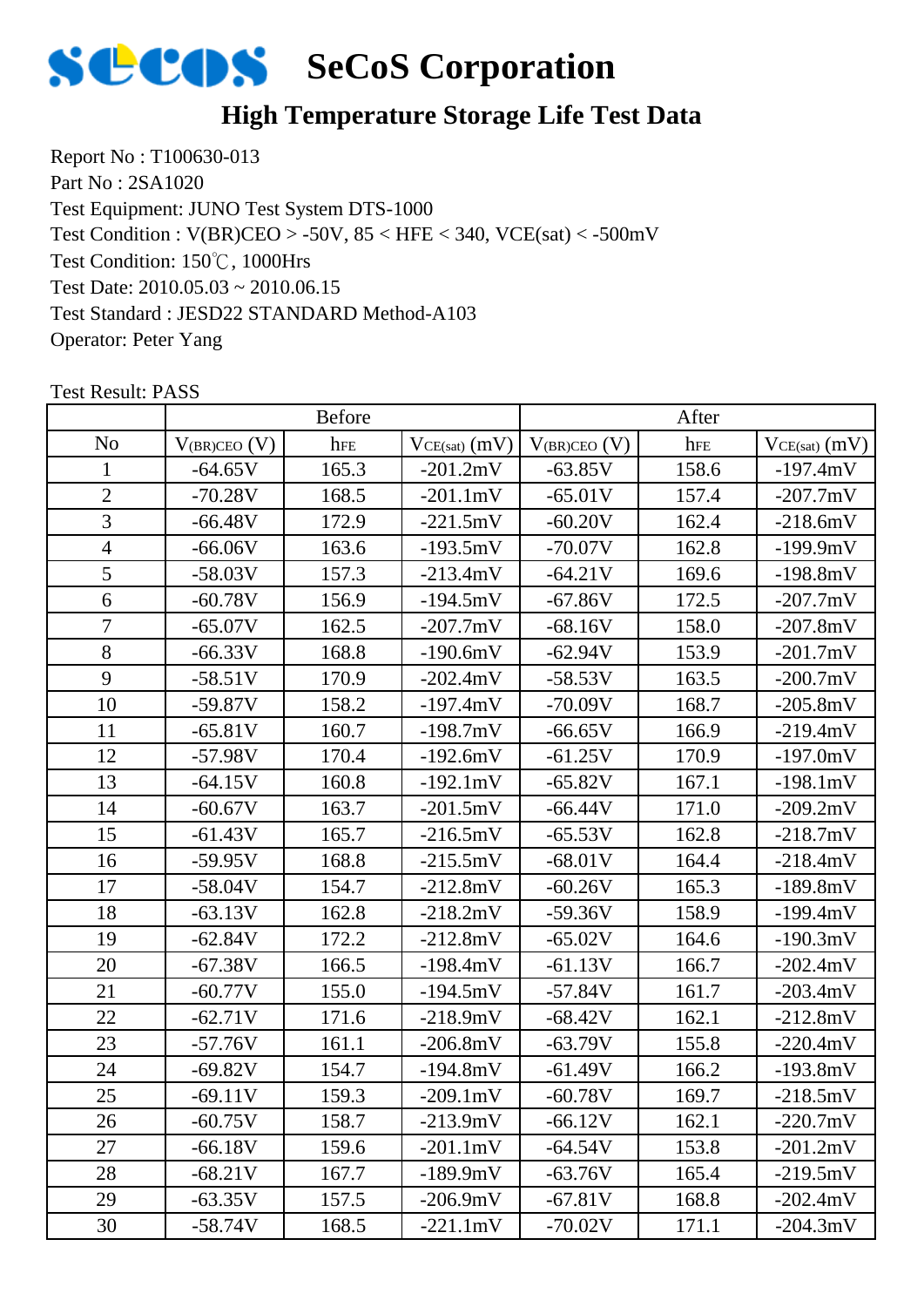

# **High Temperature Storage Life Test Data**

Report No : T100630-013 Part No : 2SA1020 Test Equipment: JUNO Test System DTS-1000 Test Condition: 150℃, 1000Hrs Test Date: 2010.05.03 ~ 2010.06.15 Test Standard : JESD22 STANDARD Method-A103 Operator: Peter Yang Test Condition : V(BR)CEO > -50V, 85 < HFE < 340, VCE(sat) < -500mV

|                |                   | <b>Before</b> |                    |                     | After |                   |
|----------------|-------------------|---------------|--------------------|---------------------|-------|-------------------|
| N <sub>o</sub> | $V_{(BR)CEO}$ (V) | hFE           | $VCE(sat)$ (mV)    | $V_{(BR)CEO}$ $(V)$ | hFE   | $VCE(sat)$ $(mV)$ |
| 31             | $-64.00V$         | 172.7         | $-220.9mV$         | $-61.90V$           | 170.3 | $-213.5mV$        |
| 32             | $-62.46V$         | 159.6         | $-201.5mV$         | $-58.70V$           | 161.0 | $-207.5mV$        |
| 33             | $-61.89V$         | 166.3         | $-212.7mV$         | $-58.39V$           | 161.5 | $-206.7mV$        |
| 34             | $-67.74V$         | 169.9         | $-205.9mV$         | $-60.77V$           | 161.2 | $-221.3mV$        |
| 35             | $-58.80V$         | 162.3         | $-194.1mV$         | $-61.94V$           | 172.3 | $-201.6mV$        |
| 36             | $-67.87V$         | 157.2         | $-200.8mV$         | $-66.07V$           | 170.1 | $-207.4mV$        |
| 37             | $-61.01V$         | 164.3         | $-202.7mV$         | $-60.16V$           | 153.6 | $-210.4mV$        |
| 38             | $-69.38V$         | 171.6         | $-219.3mV$         | $-59.84V$           | 168.3 | $-195.1mV$        |
| 39             | $-67.21V$         | 162.3         | $-219.3mV$         | $-68.72V$           | 155.8 | $-221.3mV$        |
| 40             | $-64.38V$         | 168.1         | $-202.9mV$         | $-67.09V$           | 155.0 | $-215.9mV$        |
| 41             | $-63.10V$         | 170.5         | $-198.0mV$         | $-66.68V$           | 156.9 | $-192.4mV$        |
| 42             | $-67.92V$         | 168.3         | $-197.3mV$         | $-61.92V$           | 161.0 | $-213.8mV$        |
| 43             | $-60.94V$         | 160.2         | $-207.6mV$         | $-61.35V$           | 154.6 | $-211.1mV$        |
| 44             | $-68.17V$         | 157.2         | $-207.7mV$         | $-67.33V$           | 166.7 | $-210.9mV$        |
| 45             | $-62.22V$         | 169.9         | $-204.3mV$         | $-69.56V$           | 169.3 | $-192.9mV$        |
| 46             | $-67.74V$         | 171.4         | $-196.6mV$         | $-65.33V$           | 165.8 | $-194.7mV$        |
| 47             | $-62.57V$         | 154.4         | $-210.8mV$         | $-59.33V$           | 163.9 | $-202.6mV$        |
| 48             | $-58.72V$         | 169.3         | $-202.8mV$         | $-68.10V$           | 169.9 | $-198.8mV$        |
| 49             | $-58.81V$         | 166.4         | $-199.4mV$         | $-69.56V$           | 166.9 | $-220.5mV$        |
| 50             | $-64.41V$         | 165.6         | $-219.4mV$         | $-60.82V$           | 166.7 | $-218.2mV$        |
| 51             | $-65.45V$         | 164.0         | $-217.8mV$         | $-68.05V$           | 169.4 | $-210.3mV$        |
| 52             | $-63.36V$         | 170.8         | $-191.3mV$         | $-59.62V$           | 157.1 | $-211.2mV$        |
| 53             | $-61.03V$         | 162.7         | $-192.7mV$         | $-68.60V$           | 172.5 | $-213.3mV$        |
| 54             | $-62.06V$         | 170.7         | $-209.7mV$         | $-70.01V$           | 162.8 | $-210.9mV$        |
| 55             | $-60.24V$         | 168.9         | $-218.5mV$         | $-66.95V$           | 169.7 | $-200.3mV$        |
| 56             | $-68.58V$         | 155.4         | $-218.4mV$         | $-68.68V$           | 170.8 | $-190.1mV$        |
| 57             | $-68.11V$         | 159.3         | $-220.7mV$         | $-61.63V$           | 154.4 | $-211.8mV$        |
| 58             | $-66.00V$         | 154.9         | $-216.4mV$         | $-70.28V$           | 160.7 | $-216.4mV$        |
| 59             | $-59.55V$         | 169.2         | $-206.4mV$         | $-68.00V$           | 167.5 | $-209.2mV$        |
| 60             | $-62.26V$         | 169.5         | $-204.1 \text{mV}$ | $-64.76V$           | 172.3 | $-213.7mV$        |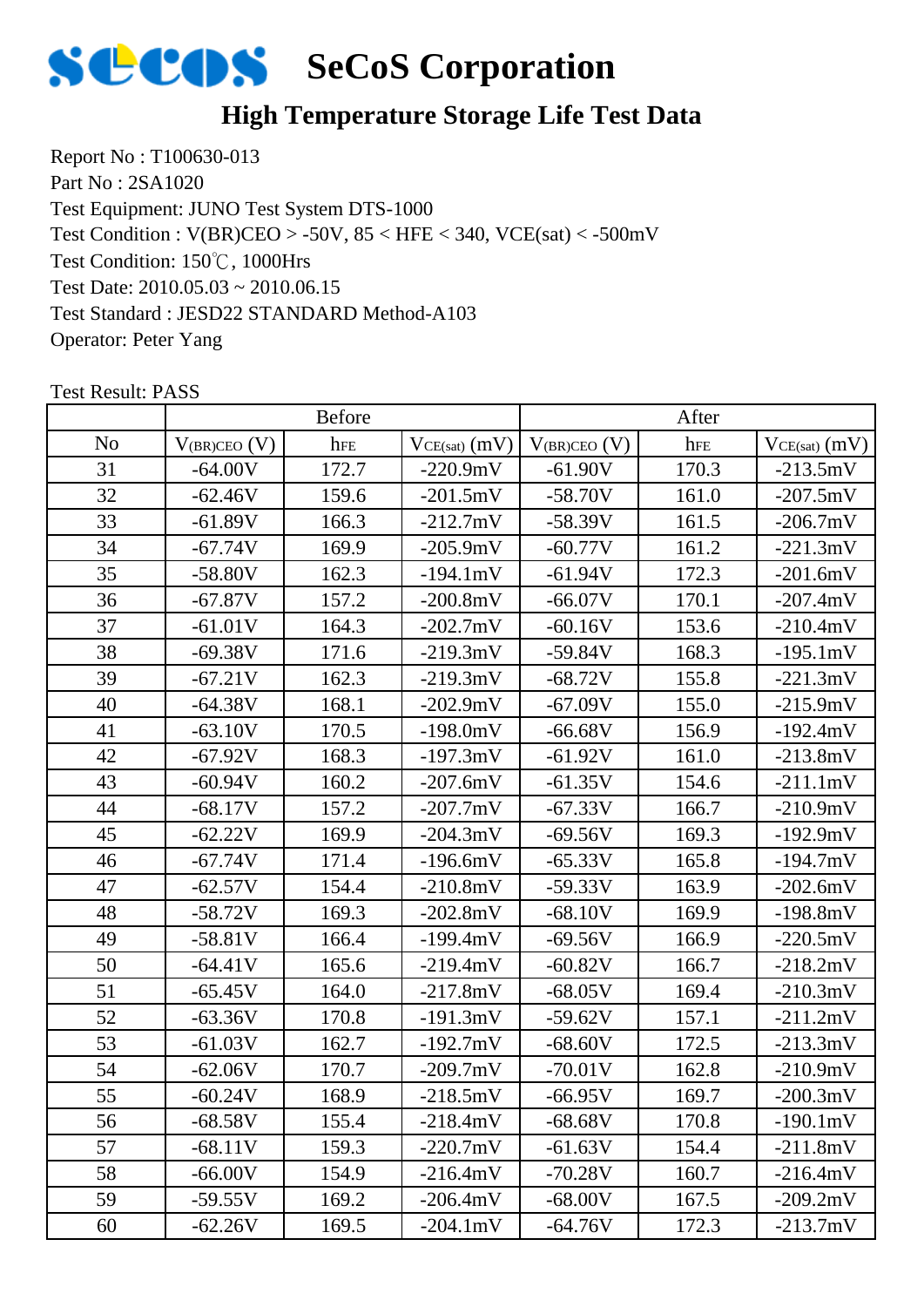

# **High Temperature Storage Life Test Data**

Report No : T100630-013 Part No : 2SA1020 Test Equipment: JUNO Test System DTS-1000 Test Condition: 150℃, 1000Hrs Test Date: 2010.05.03 ~ 2010.06.15 Test Standard : JESD22 STANDARD Method-A103 Operator: Peter Yang Test Condition : V(BR)CEO > -50V, 85 < HFE < 340, VCE(sat) < -500mV

|    |                   | <b>Before</b> |                   |                   | After |                   |
|----|-------------------|---------------|-------------------|-------------------|-------|-------------------|
| No | $V_{(BR)CEO} (V)$ | hFE           | $VCE(sat)$ $(mV)$ | $V_{(BR)CEO} (V)$ | hFE   | $VCE(sat)$ $(mV)$ |
| 61 | $-59.35V$         | 161.6         | $-216.4mV$        | $-61.77V$         | 154.6 | $-219.2mV$        |
| 62 | $-59.55V$         | 169.7         | $-198.3mV$        | $-64.05V$         | 154.1 | $-207.5mV$        |
| 63 | $-62.71V$         | 160.4         | $-205.2mV$        | $-66.96V$         | 156.9 | $-217.9mV$        |
| 64 | $-65.96V$         | 161.9         | $-191.1mV$        | $-63.29V$         | 158.8 | $-205.2mV$        |
| 65 | $-64.08V$         | 171.1         | $-200.7mV$        | $-60.70V$         | 172.4 | $-196.5mV$        |
| 66 | $-69.09V$         | 167.0         | $-213.3mV$        | $-57.42V$         | 168.2 | $-199.3mV$        |
| 67 | $-64.47V$         | 164.2         | $-215.9mV$        | $-58.49V$         | 161.3 | $-214.4mV$        |
| 68 | $-69.50V$         | 170.2         | $-208.9mV$        | $-57.57V$         | 170.7 | $-218.5mV$        |
| 69 | $-60.39V$         | 161.1         | $-208.5mV$        | $-59.74V$         | 163.9 | $-196.5mV$        |
| 70 | $-58.97V$         | 155.9         | $-214.3mV$        | $-69.31V$         | 158.3 | $-195.6mV$        |
| 71 | $-58.00V$         | 155.8         | $-196.4mV$        | $-67.77V$         | 159.5 | $-200.3mV$        |
| 72 | $-69.84V$         | 171.5         | $-211.9mV$        | $-70.17V$         | 162.8 | $-202.6mV$        |
| 73 | $-66.36V$         | 172.9         | $-205.1mV$        | $-63.87V$         | 164.4 | $-218.8mV$        |
| 74 | $-58.42V$         | 161.7         | $-198.8mV$        | $-67.71V$         | 159.0 | $-208.3mV$        |
| 75 | $-59.74V$         | 169.3         | $-209.3mV$        | $-65.30V$         | 160.5 | $-219.3mV$        |
| 76 | $-63.09V$         | 160.0         | $-207.7mV$        | $-63.05V$         | 157.6 | $-209.1mV$        |
| 77 | $-69.87V$         | 167.0         | $-197.6mV$        | $-70.37V$         | 171.1 | $-193.8mV$        |

Test Result: PASS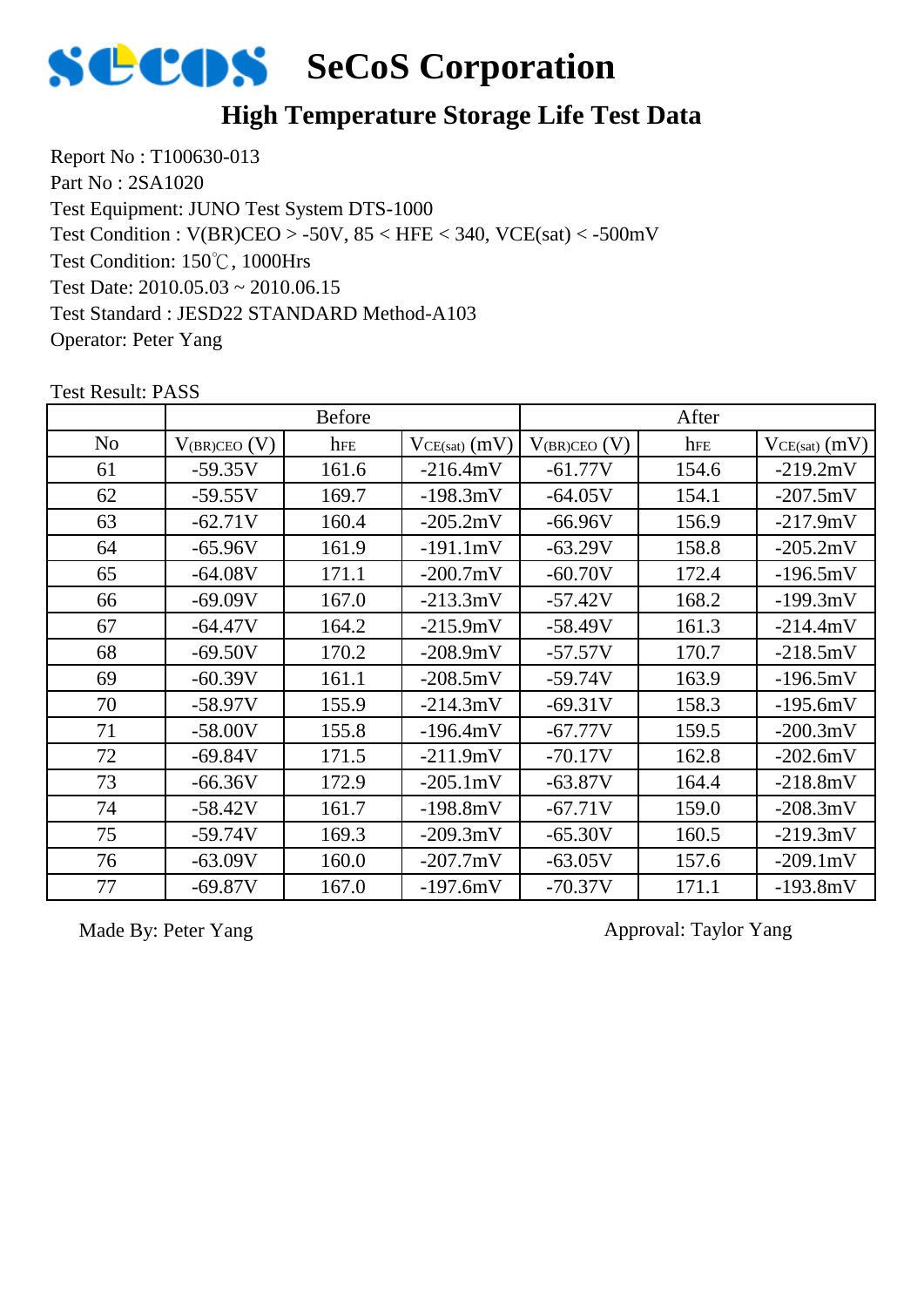

#### **Pressure Cooker Test Data**

Report No : T100630-013 Part No : 2SA1020 Test Equipment: JUNO Test System DTS-1000 Test Condition: 121℃, 100%RH, 29.7PSIG, 168Hrs Test Date: 2010.05.03 ~ 2010.05.11 Test Standard : JESD22 STANDARD Method-A102 Operator: Peter Yang Test Condition : V(BR)CEO > -50V, 85 < HFE < 340, VCE(sat) < -500mV

|                |                   | <b>Before</b> |                    |                     | After |                    |
|----------------|-------------------|---------------|--------------------|---------------------|-------|--------------------|
| N <sub>o</sub> | $V_{(BR)CEO}$ (V) | hFE           | $VCE(sat)$ $(mV)$  | $V_{(BR)CEO}$ $(V)$ | hFE   | $VCE(sat)$ $(mV)$  |
| $\mathbf{1}$   | $-68.02V$         | 157.8         | $-218.0mV$         | $-68.76V$           | 162.5 | $-216.0mV$         |
| $\overline{2}$ | $-65.22V$         | 169.3         | $-208.8mV$         | $-60.84V$           | 162.0 | $-198.8mV$         |
| $\overline{3}$ | $-65.33V$         | 162.7         | $-222.1mV$         | $-62.86V$           | 153.6 | $-199.5mV$         |
| $\overline{4}$ | $-63.94V$         | 167.3         | $-200.3mV$         | $-61.60V$           | 155.7 | $-193.9mV$         |
| 5              | $-70.21V$         | 167.6         | $-220.0mV$         | $-58.99V$           | 168.5 | $-207.8mV$         |
| 6              | $-68.44V$         | 159.7         | $-210.5mV$         | $-62.20V$           | 154.8 | $-205.8mV$         |
| $\overline{7}$ | $-62.07V$         | 154.5         | $-191.1mV$         | $-58.59V$           | 171.0 | $-190.1mV$         |
| 8              | $-60.34V$         | 170.7         | $-213.7mV$         | $-69.70V$           | 153.9 | $-202.1 \text{mV}$ |
| 9              | $-65.18V$         | 170.4         | $-192.4mV$         | $-58.36V$           | 167.0 | $-218.3mV$         |
| 10             | $-63.89V$         | 161.7         | $-203.3mV$         | $-64.69V$           | 154.4 | $-213.1mV$         |
| 11             | $-59.35V$         | 154.8         | $-200.0mV$         | $-66.52V$           | 172.2 | $-205.3mV$         |
| 12             | $-68.82V$         | 156.2         | $-204.6mV$         | $-59.92V$           | 160.7 | $-207.2mV$         |
| 13             | $-60.82V$         | 163.6         | $-201.1mV$         | $-65.96V$           | 163.0 | $-211.6mV$         |
| 14             | $-67.21V$         | 172.3         | $-200.6mV$         | $-60.86V$           | 160.5 | $-205.0mV$         |
| 15             | $-68.37V$         | 164.8         | $-192.1mV$         | $-64.22V$           | 156.2 | $-196.7mV$         |
| 16             | $-64.66V$         | 162.0         | $-206.1mV$         | $-61.97V$           | 164.1 | $-195.7mV$         |
| 17             | $-66.47V$         | 160.8         | $-194.6mV$         | $-68.75V$           | 168.3 | $-219.9mV$         |
| 18             | $-66.48V$         | 170.7         | $-219.4mV$         | $-57.85V$           | 163.2 | $-208.2mV$         |
| 19             | $-65.83V$         | 173.1         | $-203.7mV$         | $-58.80V$           | 165.4 | $-221.2mV$         |
| 20             | $-66.82V$         | 169.5         | $-198.5mV$         | $-70.20V$           | 166.4 | $-191.0mV$         |
| 21             | $-62.91V$         | 167.1         | $-203.1 \text{mV}$ | $-60.26V$           | 164.5 | $-219.2mV$         |
| 22             | $-63.69V$         | 172.3         | $-198.3mV$         | $-57.78V$           | 166.7 | $-205.8mV$         |
| 23             | $-63.93V$         | 159.5         | $-220.4mV$         | $-69.82V$           | 161.7 | $-209.1mV$         |
| 24             | $-60.90V$         | 170.1         | $-199.8mV$         | $-63.14V$           | 160.7 | $-208.5mV$         |
| 25             | $-64.89V$         | 159.5         | $-197.5mV$         | $-69.19V$           | 158.0 | $-198.1mV$         |
| 26             | $-67.68V$         | 155.7         | $-213.5mV$         | $-58.69V$           | 166.2 | $-189.8mV$         |
| 27             | $-61.50V$         | 166.6         | $-198.7mV$         | $-60.58V$           | 166.5 | $-210.2mV$         |
| 28             | $-59.31V$         | 166.8         | $-199.3mV$         | $-58.94V$           | 154.5 | $-221.0mV$         |
| 29             | $-64.80V$         | 172.3         | $-201.2mV$         | $-63.28V$           | 156.8 | $-208.9mV$         |
| 30             | $-66.76V$         | 160.5         | $-195.4mV$         | $-66.48V$           | 161.8 | $-200.6mV$         |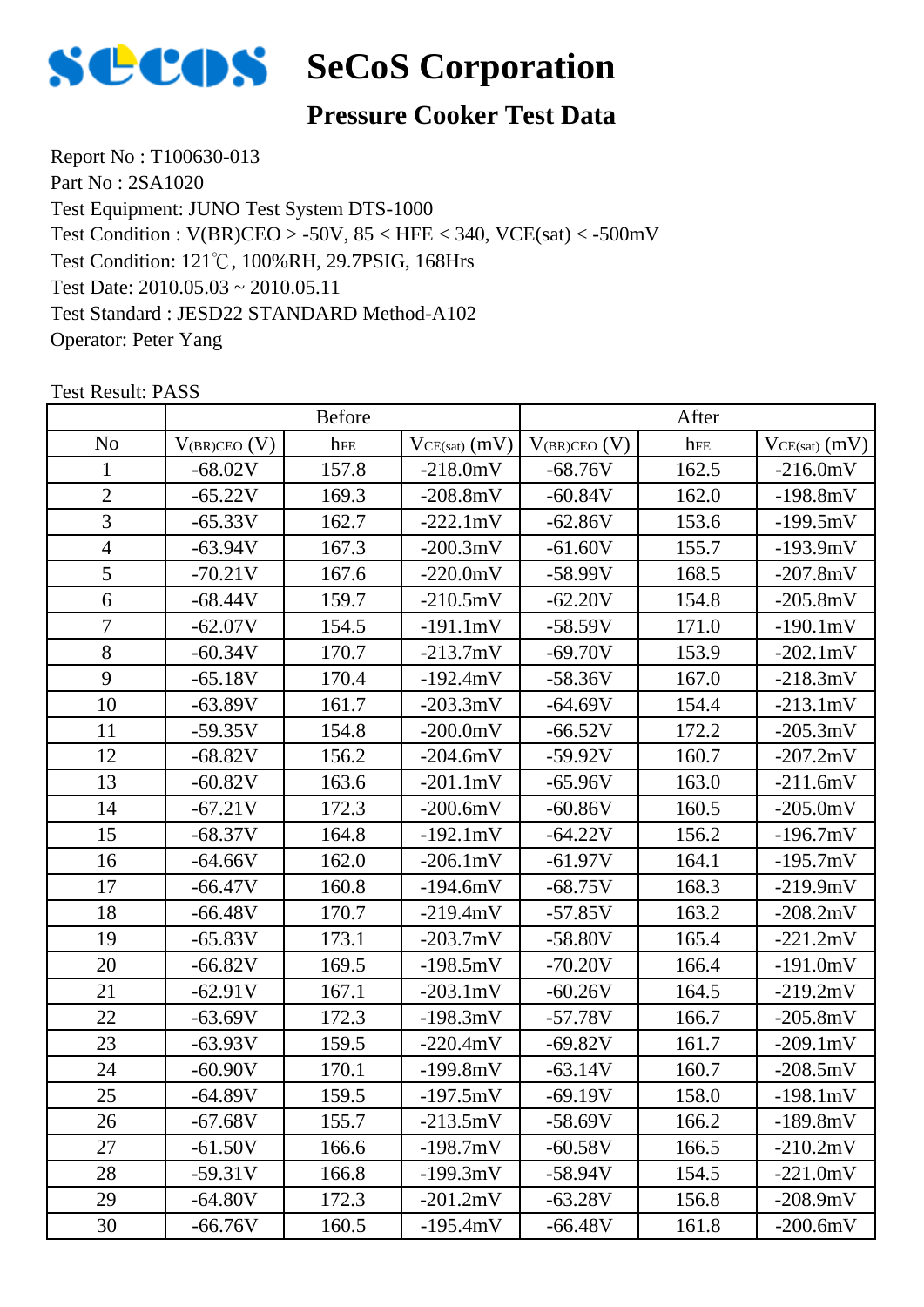

### **Pressure Cooker Test Data**

Report No : T100630-013 Part No : 2SA1020 Test Equipment: JUNO Test System DTS-1000 Test Condition: 121℃, 100%RH, 29.7PSIG, 168Hrs Test Date: 2010.05.03 ~ 2010.05.11 Test Standard : JESD22 STANDARD Method-A102 Operator: Peter Yang Test Condition : V(BR)CEO > -50V, 85 < HFE < 340, VCE(sat) < -500mV

|                |                   | <b>Before</b> |                 |                     | After |                    |
|----------------|-------------------|---------------|-----------------|---------------------|-------|--------------------|
| N <sub>0</sub> | $V_{(BR)CEO}$ (V) | hFE           | $VCE(sat)$ (mV) | $V_{(BR)CEO}$ $(V)$ | hFE   | $VCE(sat)$ $(mV)$  |
| 31             | $-62.31V$         | 164.8         | $-205.2mV$      | $-57.41V$           | 154.1 | $-193.4mV$         |
| 32             | $-61.59V$         | 161.7         | $-199.8mV$      | $-58.56V$           | 156.9 | $-206.9mV$         |
| 33             | $-65.98V$         | 155.7         | $-199.1mV$      | $-57.38V$           | 169.8 | $-197.4mV$         |
| 34             | $-61.02V$         | 155.0         | $-200.9mV$      | $-60.82V$           | 166.1 | $-190.4mV$         |
| 35             | $-64.21V$         | 166.7         | $-210.1mV$      | $-68.71V$           | 166.4 | $-191.9mV$         |
| 36             | $-66.43V$         | 167.0         | $-205.1mV$      | $-66.32V$           | 155.0 | $-201.2mV$         |
| 37             | $-66.86V$         | 162.2         | $-206.6mV$      | $-66.65V$           | 155.3 | $-191.5mV$         |
| 38             | $-60.23V$         | 155.5         | $-208.7mV$      | $-57.68V$           | 161.4 | $-202.5mV$         |
| 39             | $-66.11V$         | 170.6         | $-210.3mV$      | $-57.43V$           | 154.5 | $-196.3mV$         |
| 40             | $-64.98V$         | 172.9         | $-214.4mV$      | $-65.69V$           | 165.4 | $-192.5mV$         |
| 41             | $-66.15V$         | 173.0         | $-218.8mV$      | $-63.98V$           | 157.3 | $-199.9mV$         |
| 42             | $-65.26V$         | 165.7         | $-198.2mV$      | $-67.38V$           | 160.1 | $-221.0mV$         |
| 43             | $-65.73V$         | 159.9         | $-213.7mV$      | $-69.36V$           | 153.6 | $-207.9mV$         |
| 44             | $-66.00V$         | 172.3         | $-202.2mV$      | $-64.10V$           | 172.7 | $-218.2mV$         |
| 45             | $-65.81V$         | 153.7         | $-196.8mV$      | $-65.05V$           | 157.3 | $-216.1mV$         |
| 46             | $-59.60V$         | 164.3         | $-197.8mV$      | $-60.32V$           | 167.2 | $-196.1mV$         |
| 47             | $-68.58V$         | 164.2         | $-219.6mV$      | $-65.23V$           | 170.2 | $-193.6mV$         |
| 48             | $-65.78V$         | 155.6         | $-198.5mV$      | $-68.21V$           | 169.3 | $-203.1 \text{mV}$ |
| 49             | $-58.21V$         | 157.8         | $-194.4mV$      | $-60.95V$           | 156.3 | $-207.4mV$         |
| 50             | $-70.50V$         | 154.4         | $-189.6mV$      | $-64.06V$           | 156.0 | $-218.3mV$         |
| 51             | $-60.16V$         | 173.0         | $-193.7mV$      | $-59.80V$           | 164.0 | $-201.5mV$         |
| 52             | $-61.88V$         | 170.9         | $-214.7mV$      | $-61.40V$           | 167.9 | $-193.8mV$         |
| 53             | $-65.82V$         | 171.4         | $-216.5mV$      | $-60.51V$           | 172.7 | $-203.5mV$         |
| 54             | $-58.52V$         | 163.3         | $-209.1mV$      | $-65.37V$           | 164.9 | $-191.1mV$         |
| 55             | $-68.24V$         | 170.4         | $-196.8mV$      | $-66.00V$           | 168.6 | $-194.0mV$         |
| 56             | $-63.83V$         | 172.9         | $-190.0mV$      | $-62.06V$           | 170.5 | $-193.5mV$         |
| 57             | $-67.72V$         | 164.1         | $-206.8mV$      | $-57.95V$           | 154.9 | $-206.3mV$         |
| 58             | $-62.89V$         | 172.3         | $-210.7mV$      | $-68.98V$           | 156.5 | $-208.2mV$         |
| 59             | $-63.37V$         | 153.6         | $-212.7mV$      | $-67.12V$           | 159.7 | $-209.3mV$         |
| 60             | $-66.68V$         | 161.4         | $-198.6mV$      | $-66.52V$           | 169.5 | $-193.3mV$         |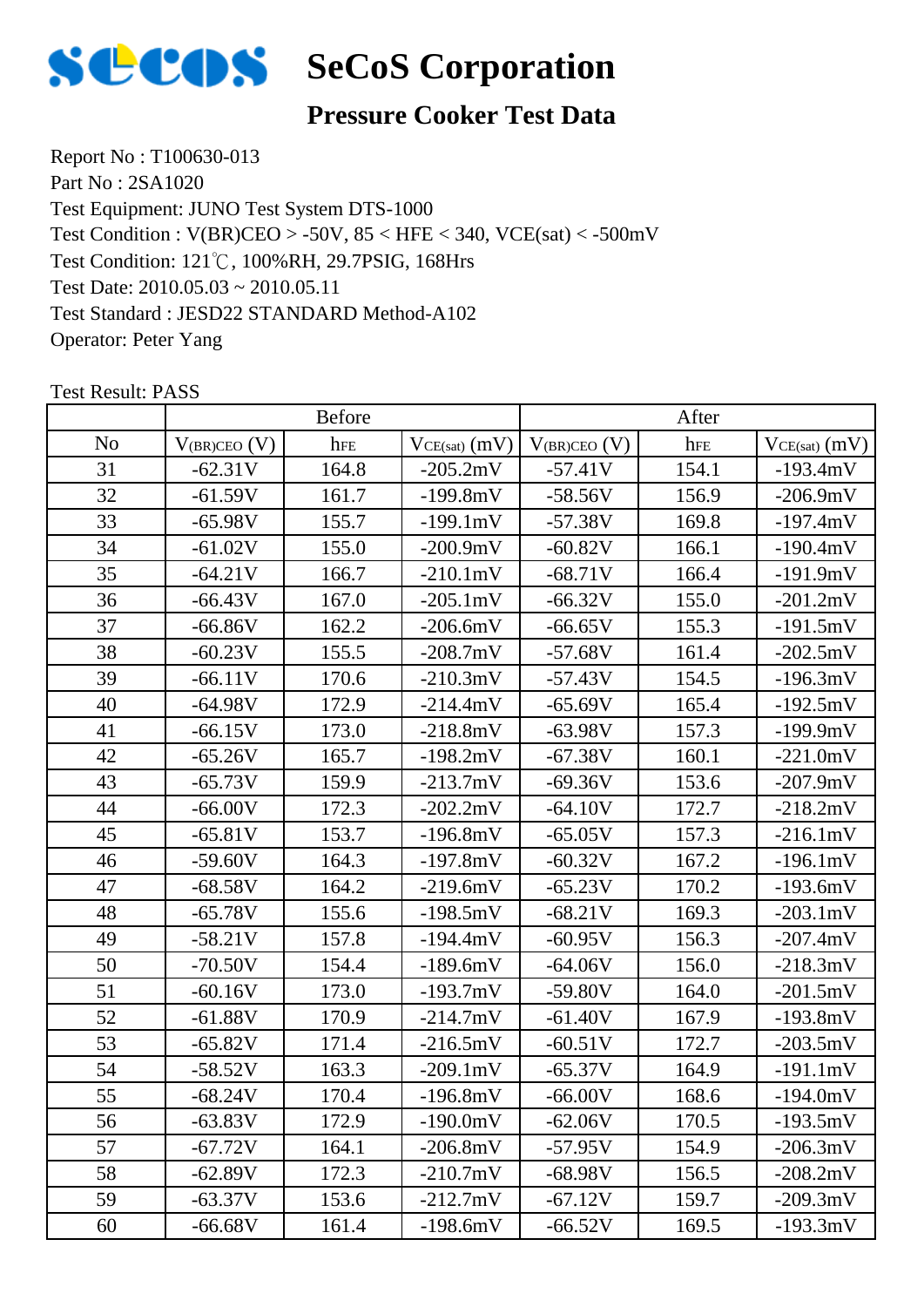

### **Pressure Cooker Test Data**

Report No : T100630-013 Part No : 2SA1020 Test Equipment: JUNO Test System DTS-1000 Test Condition: 121℃, 100%RH, 29.7PSIG, 168Hrs Test Date: 2010.05.03 ~ 2010.05.11 Test Standard : JESD22 STANDARD Method-A102 Operator: Peter Yang Test Condition : V(BR)CEO > -50V, 85 < HFE < 340, VCE(sat) < -500mV

| <b>Test Result: PASS</b> |  |
|--------------------------|--|
|--------------------------|--|

|                |                   | <b>Before</b> |                 |                   | After |                   |
|----------------|-------------------|---------------|-----------------|-------------------|-------|-------------------|
| N <sub>o</sub> | $V_{(BR)CEO} (V)$ | hFE           | $VCE(sat)$ (mV) | $V_{(BR)CEO} (V)$ | hFE   | $VCE(sat)$ $(mV)$ |
| 61             | $-57.85V$         | 158.1         | $-216.0mV$      | $-70.10V$         | 163.4 | $-202.8mV$        |
| 62             | $-59.68V$         | 172.8         | $-210.1mV$      | $-69.50V$         | 160.1 | $-202.9mV$        |
| 63             | $-65.62V$         | 157.0         | $-215.1mV$      | $-66.30V$         | 172.1 | $-210.7mV$        |
| 64             | $-60.04V$         | 168.9         | $-209.2mV$      | $-63.70V$         | 168.7 | $-196.8mV$        |
| 65             | $-60.18V$         | 166.1         | $-207.2mV$      | $-64.98V$         | 163.2 | $-191.2mV$        |
| 66             | $-70.40V$         | 171.1         | $-221.2mV$      | $-70.12V$         | 157.7 | $-214.3mV$        |
| 67             | $-70.30V$         | 169.9         | $-193.1mV$      | $-61.22V$         | 162.7 | $-199.6mV$        |
| 68             | $-66.83V$         | 160.0         | $-211.3mV$      | $-65.89V$         | 156.0 | $-197.2mV$        |
| 69             | $-63.23V$         | 164.1         | $-203.4mV$      | $-66.11V$         | 172.3 | $-215.8mV$        |
| 70             | $-58.18V$         | 156.3         | $-219.5mV$      | $-64.82V$         | 168.8 | $-200.5mV$        |
| 71             | $-60.49V$         | 154.4         | $-220.0mV$      | $-64.59V$         | 161.1 | $-206.3mV$        |
| 72             | $-61.16V$         | 153.8         | $-198.9mV$      | $-68.80V$         | 172.3 | $-215.1mV$        |
| 73             | $-57.60V$         | 161.8         | $-221.4mV$      | $-57.36V$         | 155.8 | $-205.5mV$        |
| 74             | $-57.98V$         | 159.4         | $-213.9mV$      | $-65.68V$         | 169.6 | $-197.0mV$        |
| 75             | $-70.46V$         | 171.3         | $-211.1mV$      | $-63.52V$         | 158.5 | $-216.8mV$        |
| 76             | $-57.74V$         | 165.5         | $-197.4mV$      | $-68.21V$         | 153.6 | $-208.9mV$        |
| 77             | $-65.62V$         | 171.9         | $-195.3mV$      | $-57.64V$         | 169.8 | $-207.2mV$        |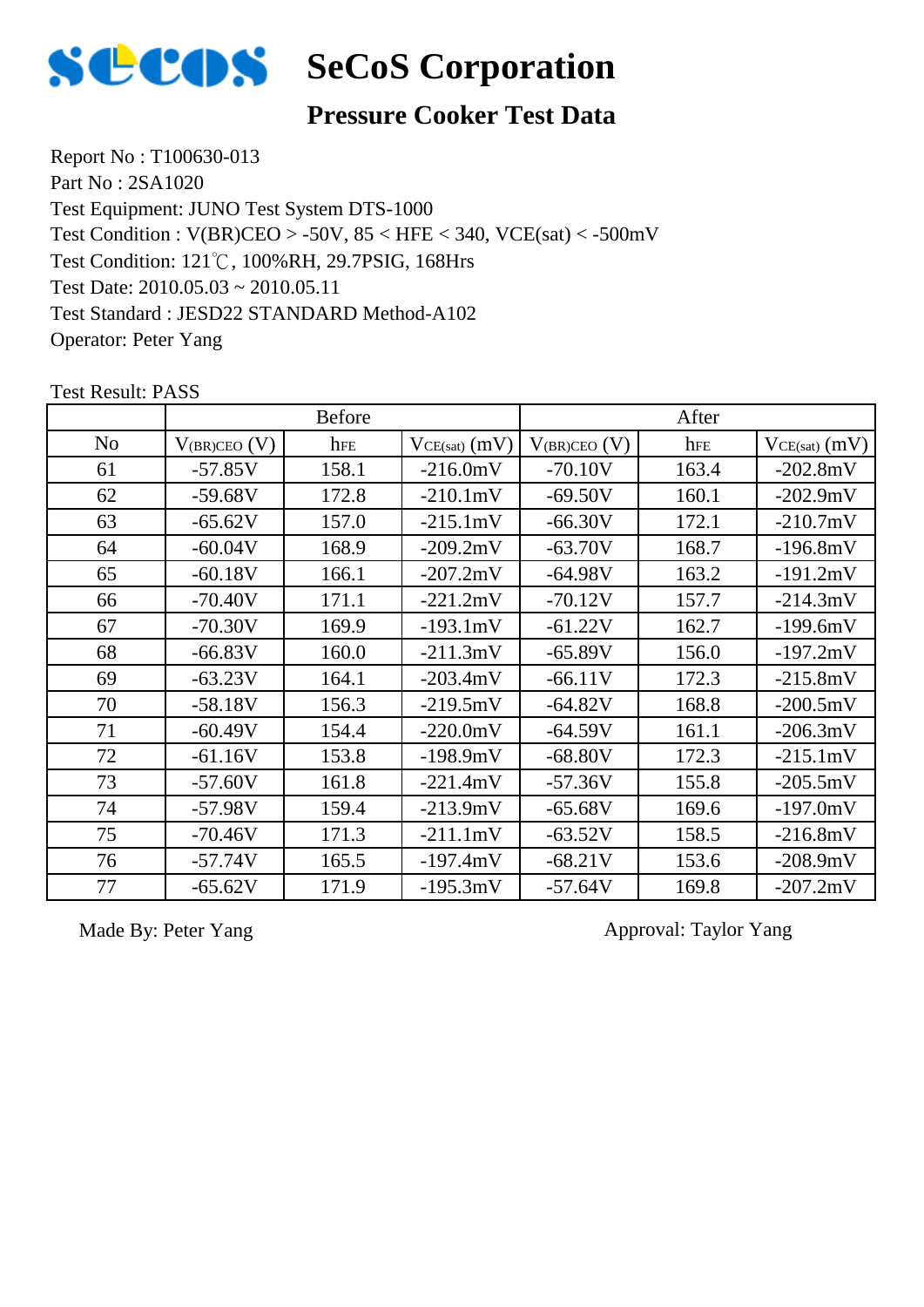

# **Temperature Cycle Test Data**

Report No : T100630-013 Part No : 2SA1020 Test Equipment: JUNO Test System DTS-1000 Test Condition: -55℃/30min, 150℃/30min, for1000 Cycle Test Date: 2010.05.03 ~ 2010.06.25 Test Standard : JESD22 STANDARD Method-A104 Operator: Peter Yang Test Condition : V(BR)CEO > -50V, 85 < HFE < 340, VCE(sat) < -500mV

|                |                   | <b>Before</b> |                 |                     | After |                   |
|----------------|-------------------|---------------|-----------------|---------------------|-------|-------------------|
| N <sub>o</sub> | $V_{(BR)CEO} (V)$ | hFE           | $VCE(sat)$ (mV) | $V_{(BR)CEO}$ $(V)$ | hFE   | $VCE(sat)$ $(mV)$ |
| 1              | $-64.79V$         | 156.0         | $-195.4mV$      | $-61.20V$           | 162.7 | $-213.9mV$        |
| $\overline{2}$ | $-67.24V$         | 173.0         | $-213.0mV$      | $-67.34V$           | 158.3 | $-218.6mV$        |
| $\overline{3}$ | $-59.12V$         | 158.7         | $-221.9mV$      | $-62.94V$           | 157.4 | $-209.0mV$        |
| $\overline{4}$ | $-70.40V$         | 160.9         | $-207.6mV$      | $-67.85V$           | 172.9 | $-220.7mV$        |
| 5              | $-63.81V$         | 158.5         | $-193.8mV$      | $-64.92V$           | 172.9 | $-190.0mV$        |
| 6              | $-69.07V$         | 157.6         | $-195.5mV$      | $-69.40V$           | 171.7 | $-214.7mV$        |
| $\overline{7}$ | $-63.24V$         | 165.7         | $-218.7mV$      | $-60.44V$           | 158.8 | $-206.0mV$        |
| 8              | $-60.27V$         | 172.2         | $-189.9mV$      | $-70.08V$           | 164.1 | $-208.3mV$        |
| 9              | $-64.07V$         | 172.6         | $-204.2mV$      | $-59.83V$           | 154.4 | $-200.6mV$        |
| 10             | $-62.13V$         | 169.7         | $-206.4mV$      | $-59.82V$           | 163.4 | $-200.7mV$        |
| 11             | $-67.14V$         | 171.7         | $-216.5mV$      | $-57.46V$           | 163.2 | $-192.7mV$        |
| 12             | $-68.34V$         | 158.5         | $-214.0mV$      | $-63.23V$           | 162.1 | $-205.4mV$        |
| 13             | $-58.86V$         | 170.4         | $-191.7mV$      | $-61.73V$           | 167.2 | $-215.3mV$        |
| 14             | $-58.12V$         | 160.8         | $-209.1mV$      | $-61.27V$           | 156.5 | $-193.9mV$        |
| 15             | $-67.31V$         | 170.0         | $-208.2mV$      | $-59.38V$           | 169.4 | $-213.6mV$        |
| 16             | $-58.23V$         | 158.9         | $-203.3mV$      | $-57.53V$           | 155.8 | $-211.4mV$        |
| 17             | $-66.84V$         | 168.4         | $-194.2mV$      | $-68.80V$           | 164.4 | $-191.5mV$        |
| 18             | $-66.21V$         | 165.2         | $-191.8mV$      | $-68.25V$           | 168.7 | $-211.7mV$        |
| 19             | $-60.57V$         | 170.6         | $-209.4mV$      | $-60.12V$           | 153.9 | $-201.5mV$        |
| 20             | $-61.22V$         | 172.3         | $-207.2mV$      | $-66.57V$           | 156.1 | $-219.3mV$        |
| 21             | $-63.83V$         | 167.6         | $-203.6mV$      | $-66.24V$           | 162.4 | $-202.3mV$        |
| 22             | $-64.88V$         | 159.6         | $-207.9mV$      | $-58.16V$           | 165.6 | $-221.8mV$        |
| 23             | $-63.90V$         | 162.6         | $-211.7mV$      | $-64.85V$           | 162.6 | $-202.7mV$        |
| 24             | $-66.34V$         | 162.2         | $-205.4mV$      | $-66.43V$           | 158.7 | $-217.4mV$        |
| 25             | -65.84V           | 170.8         | $-209.9m$       | $-61.30V$           | 159.3 | $-196.5mV$        |
| 26             | $-69.68V$         | 166.9         | $-192.5mV$      | $-61.02V$           | 158.3 | $-217.0mV$        |
| 27             | $-68.62V$         | 165.9         | $-193.7mV$      | $-64.81V$           | 171.6 | $-200.0mV$        |
| 28             | $-62.29V$         | 166.9         | $-191.5mV$      | $-65.44V$           | 170.3 | $-207.5mV$        |
| 29             | $-68.66V$         | 169.2         | $-212.6mV$      | $-57.73V$           | 161.8 | $-206.2mV$        |
| 30             | $-68.60V$         | 155.6         | $-208.0$ mV     | $-69.20V$           | 158.9 | $-201.3mV$        |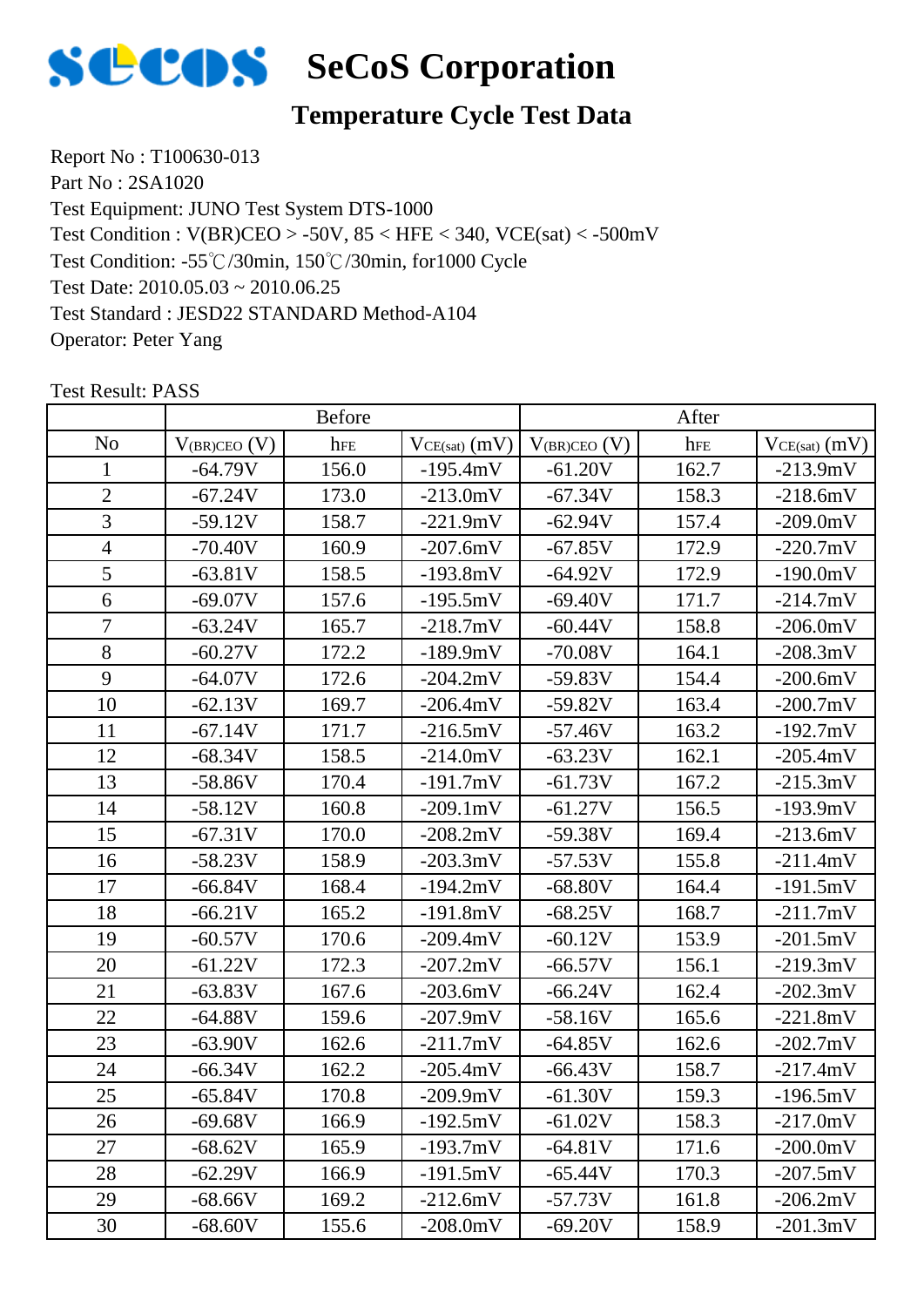

# **Temperature Cycle Test Data**

Report No : T100630-013 Part No : 2SA1020 Test Equipment: JUNO Test System DTS-1000 Test Condition: -55℃/30min, 150℃/30min, for1000 Cycle Test Date: 2010.05.03 ~ 2010.06.25 Test Standard : JESD22 STANDARD Method-A104 Operator: Peter Yang Test Condition : V(BR)CEO > -50V, 85 < HFE < 340, VCE(sat) < -500mV

|    |                   | Before |                   |                   | After |                   |
|----|-------------------|--------|-------------------|-------------------|-------|-------------------|
| No | $V_{(BR)CEO} (V)$ | hFE    | $VCE(sat)$ $(mV)$ | $V_{(BR)CEO} (V)$ | hFE   | $VCE(sat)$ $(mV)$ |
| 31 | $-60.78V$         | 165.4  | $-219.0mV$        | $-58.61V$         | 172.2 | $-209.1mV$        |
| 32 | $-57.54V$         | 155.2  | $-220.0mV$        | $-64.07V$         | 155.7 | $-214.7mV$        |
| 33 | $-70.06V$         | 171.7  | $-201.5mV$        | $-64.80V$         | 160.9 | $-216.0mV$        |
| 34 | $-62.99V$         | 166.9  | $-207.4mV$        | $-65.86V$         | 161.5 | $-216.9mV$        |
| 35 | $-68.30V$         | 160.2  | $-206.1mV$        | $-58.45V$         | 159.0 | $-205.0mV$        |
| 36 | $-59.31V$         | 171.7  | $-200.4mV$        | $-69.98V$         | 165.8 | $-206.4mV$        |
| 37 | $-60.37V$         | 161.4  | $-203.3mV$        | $-67.08V$         | 164.5 | $-205.2mV$        |
| 38 | $-62.44V$         | 162.0  | $-220.2mV$        | $-68.79V$         | 154.0 | $-219.0mV$        |
| 39 | $-60.35V$         | 154.8  | $-219.7mV$        | $-58.54V$         | 169.0 | $-200.5mV$        |
| 40 | $-66.05V$         | 156.6  | $-209.0mV$        | $-69.77V$         | 159.0 | $-204.5mV$        |
| 41 | $-61.74V$         | 158.9  | $-211.2mV$        | $-61.12V$         | 172.7 | $-206.1mV$        |
| 42 | $-66.65V$         | 159.0  | $-193.9mV$        | $-57.39V$         | 160.2 | $-190.4mV$        |
| 43 | $-58.37V$         | 163.4  | $-213.0mV$        | $-70.40V$         | 159.5 | $-198.0mV$        |
| 44 | $-68.45V$         | 164.2  | $-198.5mV$        | $-68.84V$         | 156.3 | $-216.2mV$        |
| 45 | $-60.63V$         | 155.3  | $-208.8mV$        | $-58.45V$         | 165.8 | $-212.8mV$        |
| 46 | $-67.37V$         | 154.5  | $-213.3mV$        | $-63.15V$         | 155.8 | $-213.3mV$        |
| 47 | $-67.33V$         | 153.9  | $-222.0mV$        | $-59.56V$         | 166.4 | $-220.9mV$        |
| 48 | $-63.79V$         | 155.3  | $-193.2mV$        | $-61.86V$         | 172.9 | $-206.3mV$        |
| 49 | $-58.47V$         | 154.8  | $-206.6mV$        | $-70.35V$         | 169.7 | $-217.3mV$        |
| 50 | $-57.80V$         | 156.6  | $-195.3mV$        | $-68.94V$         | 158.0 | $-220.7mV$        |
| 51 | $-67.73V$         | 157.9  | $-210.1mV$        | $-68.75V$         | 170.2 | $-202.8mV$        |
| 52 | $-62.09V$         | 155.6  | $-220.1mV$        | $-68.61V$         | 153.8 | $-205.3mV$        |
| 53 | $-59.21V$         | 164.1  | $-203.9mV$        | $-62.81V$         | 161.9 | $-206.5mV$        |
| 54 | $-59.30V$         | 171.6  | $-194.0mV$        | $-68.15V$         | 163.6 | $-218.4mV$        |
| 55 | $-67.07V$         | 156.2  | $-203.0mV$        | $-58.71V$         | 156.2 | $-205.7mV$        |
| 56 | $-58.39V$         | 171.5  | $-216.1mV$        | $-63.84V$         | 158.2 | $-202.9mV$        |
| 57 | $-61.58V$         | 170.4  | $-189.9mV$        | $-65.57V$         | 172.8 | $-198.4mV$        |
| 58 | $-59.87V$         | 164.1  | $-193.9mV$        | $-59.35V$         | 155.3 | $-210.3mV$        |
| 59 | $-64.98V$         | 164.1  | $-198.5mV$        | $-69.27V$         | 153.6 | $-200.7mV$        |
| 60 | $-59.83V$         | 169.5  | $-195.5mV$        | $-58.63V$         | 167.1 | $-208.7mV$        |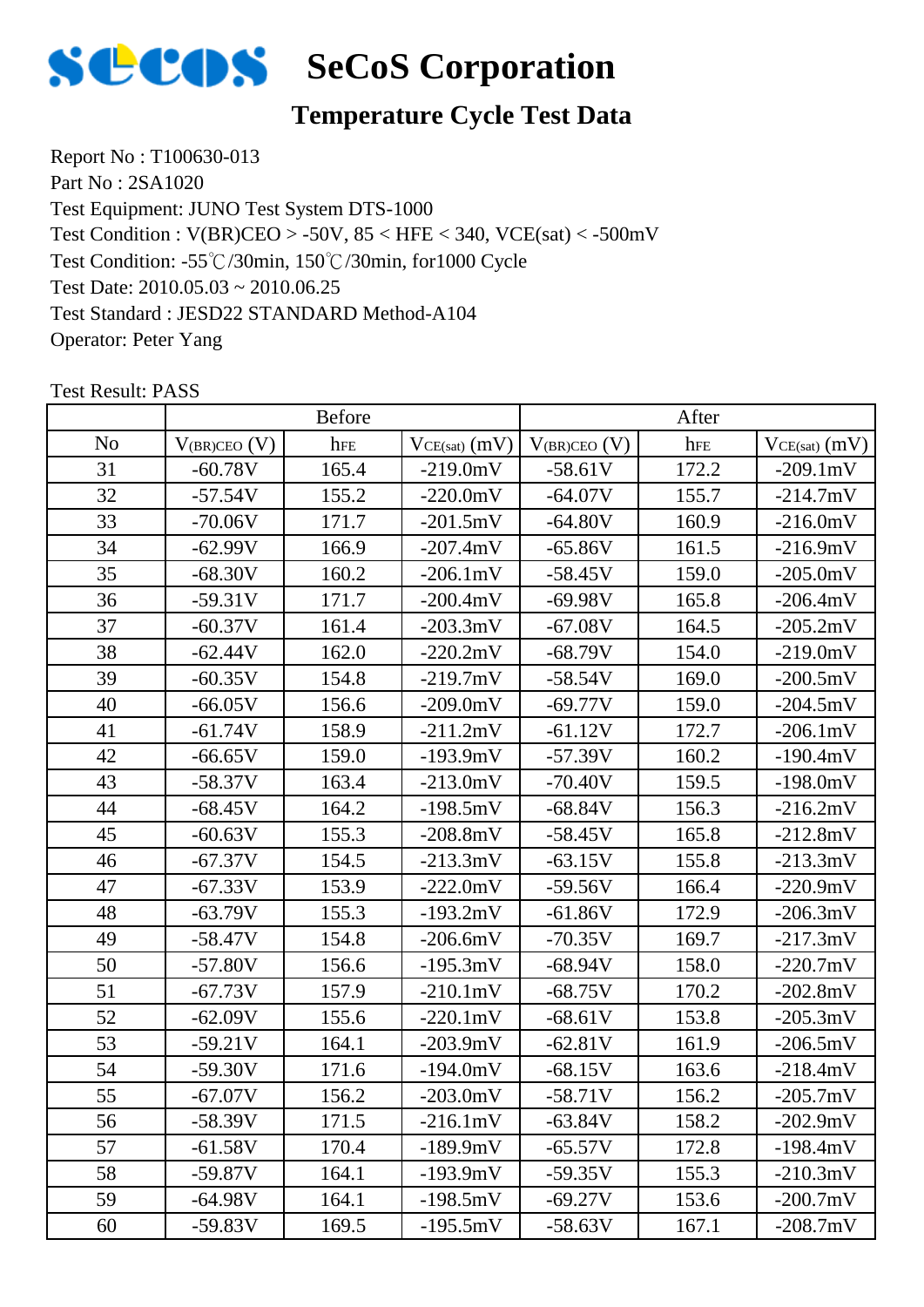

### **Temperature Cycle Test Data**

Report No : T100630-013 Part No : 2SA1020 Test Equipment: JUNO Test System DTS-1000 Test Condition: -55℃/30min, 150℃/30min, for1000 Cycle Test Date: 2010.05.03 ~ 2010.06.25 Test Standard : JESD22 STANDARD Method-A104 Operator: Peter Yang Test Condition : V(BR)CEO > -50V, 85 < HFE < 340, VCE(sat) < -500mV

|                |                   | <b>Before</b> |                    |                     | After |                   |
|----------------|-------------------|---------------|--------------------|---------------------|-------|-------------------|
| N <sub>o</sub> | $V_{(BR)CEO}$ (V) | hFE           | $VCE(sat)$ $(mV)$  | $V_{(BR)CEO}$ $(V)$ | hFE   | $VCE(sat)$ $(mV)$ |
| 61             | $-64.08V$         | 171.5         | $-198.1mV$         | $-57.66V$           | 161.7 | $-209.7mV$        |
| 62             | $-58.47V$         | 168.2         | $-196.7mV$         | $-61.34V$           | 157.4 | $-214.0mV$        |
| 63             | $-66.52V$         | 155.1         | $-197.9mV$         | $-58.64V$           | 160.7 | $-215.1mV$        |
| 64             | $-59.50V$         | 162.4         | $-207.5mV$         | $-67.25V$           | 166.5 | $-202.4mV$        |
| 65             | $-60.34V$         | 161.3         | $-197.9mV$         | $-68.93V$           | 167.9 | $-200.5mV$        |
| 66             | $-63.70V$         | 160.9         | $-203.5mV$         | $-66.87V$           | 170.6 | $-199.3mV$        |
| 67             | $-63.60V$         | 169.0         | $-193.1mV$         | $-59.91V$           | 169.6 | $-198.3mV$        |
| 68             | $-61.85V$         | 166.6         | $-203.1 \text{mV}$ | $-62.39V$           | 157.6 | $-194.1mV$        |
| 69             | $-61.51V$         | 154.2         | $-196.8mV$         | $-68.88V$           | 155.4 | $-211.8mV$        |
| 70             | $-57.42V$         | 157.5         | $-203.6mV$         | $-59.42V$           | 166.5 | $-208.5mV$        |
| 71             | $-60.77V$         | 170.7         | $-211.3mV$         | $-59.22V$           | 157.8 | $-205.9mV$        |
| 72             | $-68.80V$         | 158.2         | $-220.6mV$         | $-61.68V$           | 164.1 | $-204.4mV$        |
| 73             | $-63.34V$         | 158.9         | $-197.9mV$         | $-70.21V$           | 157.7 | $-206.9mV$        |
| 74             | $-63.19V$         | 155.6         | $-193.1mV$         | $-61.38V$           | 159.3 | $-202.9mV$        |
| 75             | $-65.72V$         | 168.4         | $-215.1mV$         | $-67.62V$           | 163.0 | $-195.2mV$        |
| 76             | $-59.43V$         | 155.5         | $-201.8mV$         | $-60.92V$           | 159.1 | $-212.4mV$        |
| 77             | $-59.58V$         | 159.3         | $-201.5mV$         | $-58.99V$           | 159.4 | $-189.6mV$        |

Test Result: PASS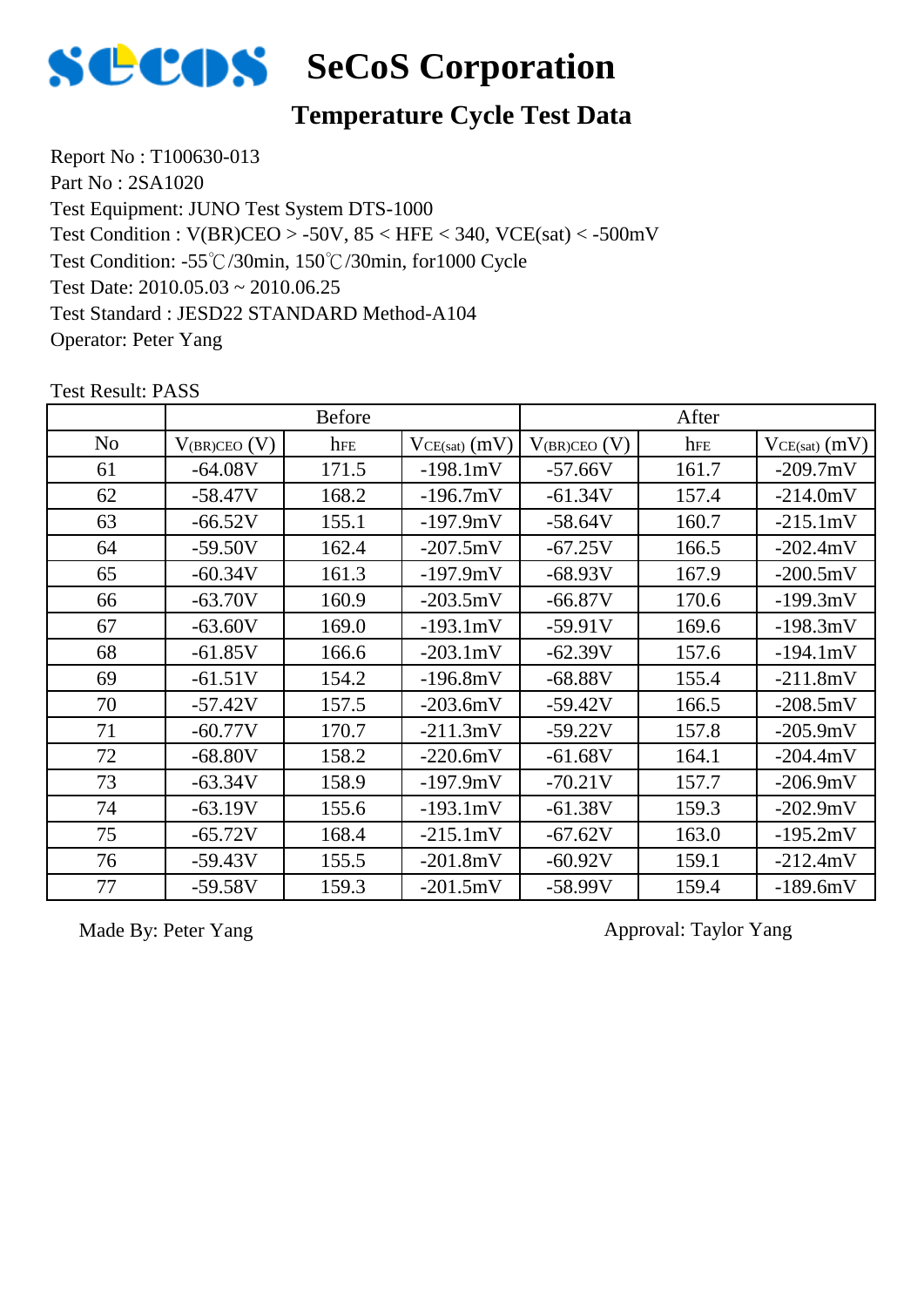

# **High Temperature High Humidity Test Data**

Report No : T100630-013 Part No : 2SA1020 Test Equipment: JUNO Test System DTS-1000 Test Condition: 85±2℃, 85±5%RH, 1000Hrs Test Date: 2010.05.17 ~ 2010.06.29 Test Standard : JESD22 STANDARD Method-A101 Operator: Peter Yang Test Condition : V(BR)CEO > -50V, 85 < HFE < 340, VCE(sat) < -500mV

|                |                   | <b>Before</b> |                   |                   | After |                    |
|----------------|-------------------|---------------|-------------------|-------------------|-------|--------------------|
| N <sub>o</sub> | $V_{(BR)CEO}$ (V) | hFE           | $VCE(sat)$ $(mV)$ | $V_{(BR)CEO} (V)$ | hFE   | $VCE(sat)$ $(mV)$  |
| 1              | $-58.75V$         | 168.5         | $-213.8mV$        | $-60.32V$         | 166.8 | $-205.2mV$         |
| $\sqrt{2}$     | $-61.09V$         | 156.2         | $-211.9mV$        | $-65.80V$         | 155.4 | $-208.3mV$         |
| 3              | $-69.39V$         | 154.8         | $-202.8mV$        | $-68.37V$         | 162.2 | $-221.6mV$         |
| $\overline{4}$ | $-62.81V$         | 167.3         | $-213.2mV$        | $-60.16V$         | 155.0 | $-195.5mV$         |
| 5              | $-59.57V$         | 166.9         | $-190.7mV$        | $-65.56V$         | 165.7 | $-193.7mV$         |
| 6              | $-64.93V$         | 158.6         | $-213.9mV$        | $-61.67V$         | 170.8 | $-201.6mV$         |
| $\overline{7}$ | $-64.71V$         | 166.0         | $-220.8mV$        | $-65.30V$         | 157.2 | $-195.9mV$         |
| 8              | $-69.45V$         | 161.9         | $-192.2mV$        | $-59.78V$         | 171.1 | $-192.5mV$         |
| 9              | $-63.65V$         | 156.4         | $-216.5mV$        | $-63.55V$         | 156.7 | $-203.8mV$         |
| 10             | $-65.53V$         | 168.4         | $-220.4mV$        | $-63.52V$         | 168.1 | $-194.0mV$         |
| 11             | $-69.50V$         | 156.6         | $-218.5mV$        | $-58.47V$         | 158.1 | $-197.1mV$         |
| 12             | $-68.60V$         | 168.1         | $-218.2mV$        | $-68.94V$         | 168.9 | $-209.2mV$         |
| 13             | $-60.38V$         | 171.1         | $-216.4mV$        | $-67.27V$         | 154.4 | $-211.6mV$         |
| 14             | $-67.12V$         | 155.8         | $-216.8mV$        | $-63.12V$         | 158.8 | $-190.1mV$         |
| 15             | $-62.86V$         | 168.9         | $-191.9mV$        | $-69.41V$         | 163.9 | $-202.3mV$         |
| 16             | $-59.77V$         | 165.1         | $-202.2mV$        | $-64.51V$         | 161.5 | $-191.7mV$         |
| 17             | $-57.67V$         | 156.2         | $-215.9mV$        | $-66.45V$         | 172.5 | $-193.4mV$         |
| 18             | $-58.64V$         | 162.8         | $-220.7mV$        | $-61.12V$         | 157.9 | $-197.1mV$         |
| 19             | $-60.04V$         | 169.0         | $-202.6mV$        | $-64.51V$         | 165.8 | $-197.0mV$         |
| 20             | $-66.11V$         | 161.6         | $-210.8mV$        | $-70.03V$         | 167.9 | $-192.0mV$         |
| 21             | $-67.99V$         | 171.6         | $-202.2mV$        | $-58.64V$         | 169.1 | $-197.3mV$         |
| 22             | $-62.01V$         | 153.9         | $-195.9mV$        | $-60.26V$         | 170.8 | $-191.6mV$         |
| 23             | $-64.56V$         | 160.8         | $-217.4mV$        | $-69.20V$         | 168.1 | $-197.8mV$         |
| 24             | $-68.49V$         | 166.3         | $-217.0mV$        | $-66.69V$         | 162.2 | $-193.6mV$         |
| 25             | $-61.90V$         | 169.5         | $-212.4mV$        | $-61.97V$         | 156.8 | $-193.8mV$         |
| 26             | $-58.99V$         | 164.3         | $-208.3mV$        | $-64.90V$         | 157.0 | $-208.9mV$         |
| 27             | $-59.45V$         | 171.2         | $-194.1mV$        | $-64.01V$         | 164.4 | $-191.9mV$         |
| 28             | $-65.40V$         | 157.1         | $-192.1mV$        | $-65.01V$         | 160.6 | $-190.6mV$         |
| 29             | $-69.14V$         | 158.5         | $-203.8mV$        | $-62.32V$         | 170.5 | $-204.1 \text{mV}$ |
| 30             | $-58.11V$         | 160.2         | $-217.4mV$        | $-70.50V$         | 154.1 | $-195.5mV$         |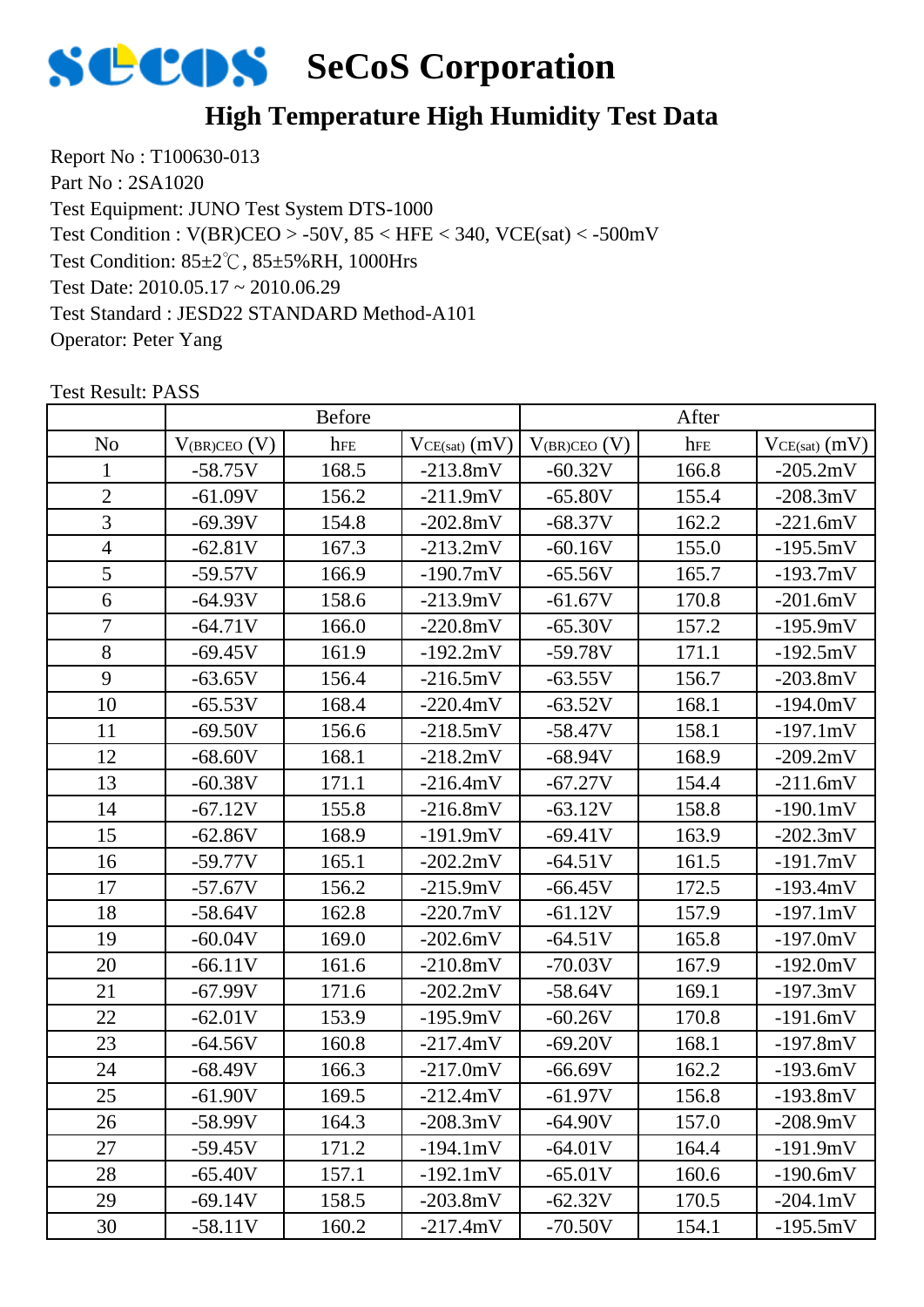

# **High Temperature High Humidity Test Data**

Report No : T100630-013 Part No : 2SA1020 Test Equipment: JUNO Test System DTS-1000 Test Condition: 85±2℃, 85±5%RH, 1000Hrs Test Date: 2010.05.17 ~ 2010.06.29 Test Standard : JESD22 STANDARD Method-A101 Operator: Peter Yang Test Condition : V(BR)CEO > -50V, 85 < HFE < 340, VCE(sat) < -500mV

|                |                   | <b>Before</b> |                    |                     | After |                   |
|----------------|-------------------|---------------|--------------------|---------------------|-------|-------------------|
| N <sub>o</sub> | $V_{(BR)CEO} (V)$ | hFE           | $VCE(sat)$ $(mV)$  | $V_{(BR)CEO}$ $(V)$ | hFE   | $VCE(sat)$ $(mV)$ |
| 31             | $-61.08V$         | 164.5         | $-216.8mV$         | $-67.31V$           | 154.8 | $-218.8mV$        |
| 32             | $-60.54V$         | 172.2         | $-194.9mV$         | $-59.11V$           | 172.1 | $-197.5mV$        |
| 33             | $-58.74V$         | 163.3         | $-202.5mV$         | $-70.06V$           | 159.6 | $-216.0mV$        |
| 34             | $-57.86V$         | 162.4         | $-210.3mV$         | $-63.91V$           | 169.2 | $-212.1mV$        |
| 35             | $-57.83V$         | 165.3         | $-194.3mV$         | $-63.35V$           | 160.9 | $-192.7mV$        |
| 36             | $-63.34V$         | 154.2         | $-194.7mV$         | $-65.95V$           | 156.5 | $-218.0mV$        |
| 37             | $-68.11V$         | 155.3         | $-202.1 \text{mV}$ | $-58.24V$           | 161.9 | $-196.1mV$        |
| 38             | $-59.08V$         | 171.9         | $-215.7mV$         | $-61.60V$           | 163.9 | $-219.0mV$        |
| 39             | $-63.08V$         | 168.7         | $-193.5mV$         | $-58.30V$           | 160.8 | $-216.1mV$        |
| 40             | $-62.24V$         | 155.8         | $-215.7mV$         | $-59.49V$           | 162.3 | $-221.3mV$        |
| 41             | $-69.11V$         | 155.8         | $-195.5mV$         | $-66.21V$           | 171.3 | $-211.7mV$        |
| 42             | $-65.57V$         | 162.6         | $-196.4mV$         | $-59.83V$           | 155.8 | $-207.5mV$        |
| 43             | $-60.74V$         | 156.9         | $-210.3mV$         | $-61.56V$           | 166.9 | $-218.7mV$        |
| 44             | $-58.47V$         | 154.0         | $-214.3mV$         | $-68.44V$           | 168.7 | $-209.4mV$        |
| 45             | $-67.43V$         | 156.6         | $-214.6mV$         | $-61.93V$           | 169.7 | $-190.2mV$        |
| 46             | $-67.90V$         | 163.2         | $-199.7mV$         | $-62.38V$           | 171.6 | $-217.0mV$        |
| 47             | $-67.30V$         | 159.4         | $-211.3mV$         | $-63.91V$           | 171.0 | $-197.5mV$        |
| 48             | $-58.89V$         | 159.4         | $-194.4mV$         | $-70.21V$           | 164.3 | $-201.9mV$        |
| 49             | $-64.41V$         | 164.7         | $-216.2mV$         | $-64.43V$           | 160.0 | $-192.5mV$        |
| 50             | $-57.53V$         | 155.8         | $-221.4mV$         | $-59.65V$           | 171.9 | $-210.5mV$        |
| 51             | $-67.33V$         | 165.3         | $-205.9mV$         | $-67.13V$           | 159.4 | $-192.3mV$        |
| 52             | $-61.56V$         | 171.7         | $-194.7mV$         | $-68.90V$           | 162.9 | $-211.8mV$        |
| 53             | $-57.97V$         | 159.0         | $-215.2mV$         | $-68.77V$           | 171.9 | $-211.9mV$        |
| 54             | $-62.34V$         | 161.2         | $-221.4mV$         | $-60.80V$           | 162.4 | $-196.6mV$        |
| 55             | -57.36V           | 154.8         | $-221.3mV$         | $-64.63V$           | 162.7 | $-210.0mV$        |
| 56             | $-66.15V$         | 154.9         | $-196.8mV$         | $-64.31V$           | 157.7 | $-210.0mV$        |
| 57             | $-64.05V$         | 155.3         | $-202.4mV$         | $-67.82V$           | 155.7 | $-200.8mV$        |
| 58             | $-67.28V$         | 158.7         | $-201.0mV$         | $-70.06V$           | 171.1 | $-215.8mV$        |
| 59             | $-66.25V$         | 155.5         | $-221.0mV$         | $-62.66V$           | 154.9 | $-209.5mV$        |
| 60             | $-59.41V$         | 168.7         | $-216.8mV$         | $-67.02V$           | 158.9 | $-218.6mV$        |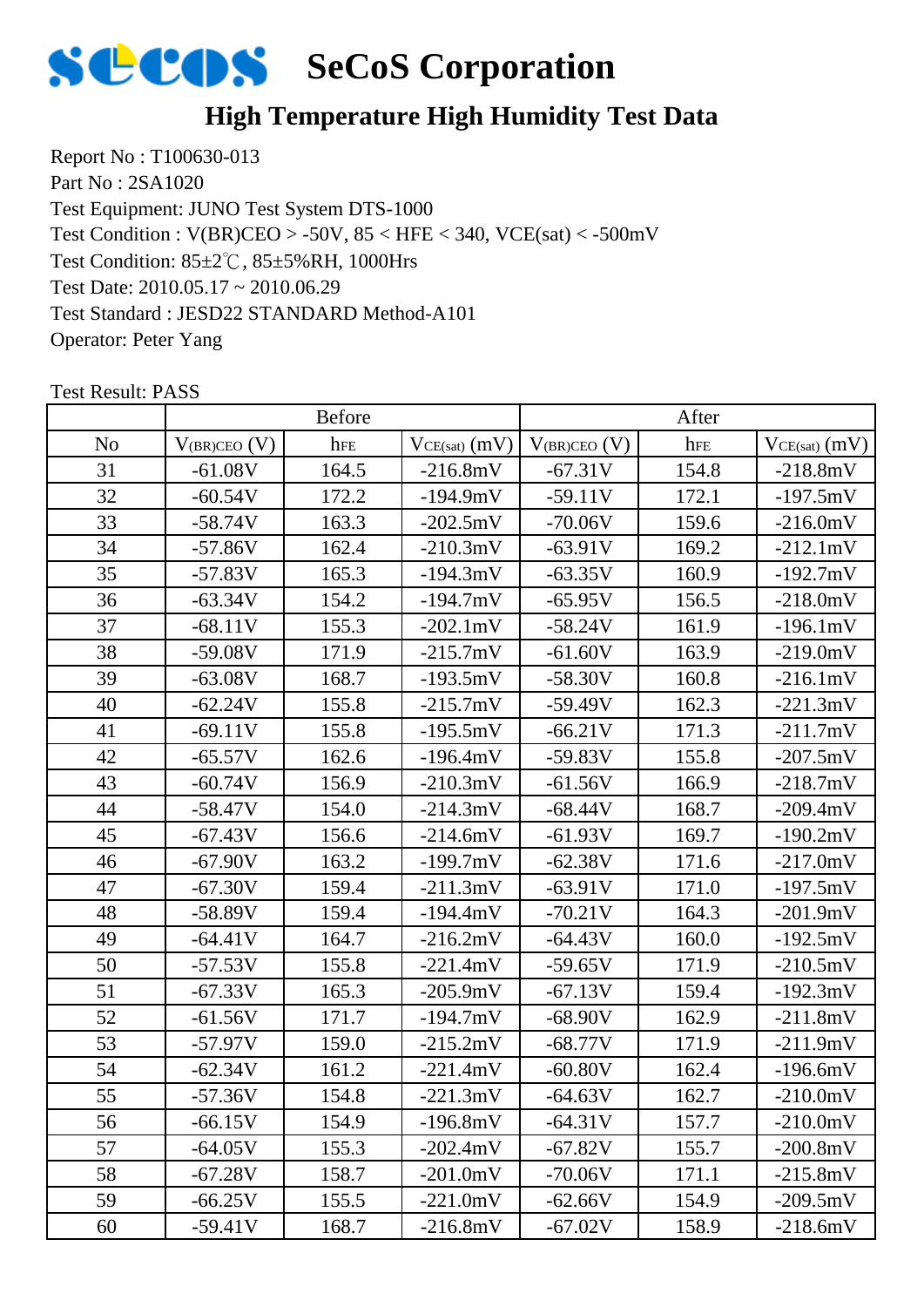

### **High Temperature High Humidity Test Data**

Report No : T100630-013 Part No : 2SA1020 Test Equipment: JUNO Test System DTS-1000 Test Condition: 85±2℃, 85±5%RH, 1000Hrs Test Date: 2010.05.17 ~ 2010.06.29 Test Standard : JESD22 STANDARD Method-A101 Operator: Peter Yang Test Condition : V(BR)CEO > -50V, 85 < HFE < 340, VCE(sat) < -500mV

#### No  $|V_{(BR)CEO)}(V)|$  hFE  $|V_{CE(sat)}(mV)| V_{(BR)CEO)}(V)|$  hFE  $|V_{CE(sat)}(mV)|$ Before After 61  $\vert$  -62.51V  $\vert$  168.8  $\vert$  -220.7mV  $\vert$  -66.26V  $\vert$  154.7  $\vert$  -197.5mV 62 -65.15V 173.0 -193.1mV -61.03V 172.6 -190.9mV 63 | -66.34V | 168.4 | -196.3mV | -70.47V | 170.5 | -200.0mV 64 | -61.59V | 167.9 | -199.7mV | -69.67V | 157.4 | -206.2mV 65 -63.93V 154.5 -219.2mV -62.73V 158.6 -217.7mV 66 | -65.40V | 166.7 | -203.3mV | -59.27V | 164.3 | -205.2mV 67 | -62.67V | 162.0 | -190.1mV | -68.26V | 168.5 | -204.5mV 68 | -61.40V | 169.3 | -209.6mV | -66.48V | 154.7 | -202.2mV 69 -70.42V 166.9 -201.0mV -62.24V 165.9 -200.6mV 70 | -60.00V | 161.5 | -193.5mV | -58.13V | 161.0 | -200.6mV 71 | -58.29V | 157.1 | -202.4mV | -61.20V | 169.0 | -213.0mV 72 | -65.40V | 165.3 | -191.2mV | -61.72V | 168.5 | -220.9mV 73 | -69.52V | 163.0 | -219.3mV | -62.46V | 156.2 | -201.9mV 74 | -62.64V | 170.4 | -215.3mV | -59.95V | 165.4 | -201.1mV 75 | -59.56V | 160.7 | -217.2mV | -64.87V | 159.2 | -215.7mV 76 | -64.23V | 165.8 | -219.5mV | -68.72V | 169.9 | -199.2mV 77 | -64.10V | 171.7 | -193.5mV | -65.73V | 171.3 | -203.4mV

Test Result: PASS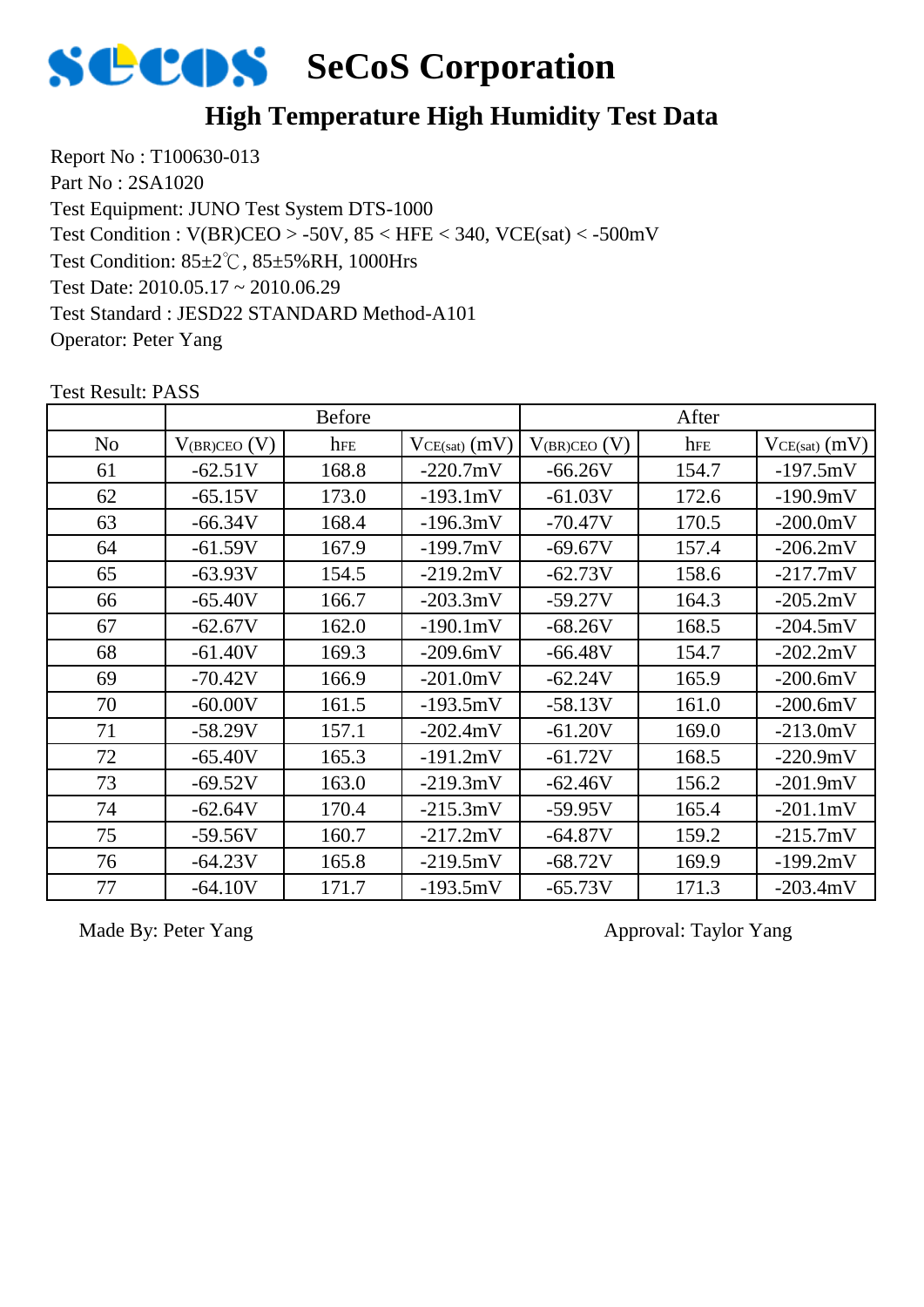

# **High Temper High Humidity Reverse Bies Test Data**

Report No : T100630-013 Part No : 2SA1020 Test Equipment: JUNO Test System DTS-1000 Test Condition: 85±2℃, 85±5%RH, 1000Hrs Test Date: 2010.05.17 ~ 2010.06.29 Test Standard : JESD22 STANDARD Method-A101 Operator: Peter Yang Test Condition : V(BR)CEO > -50V, 85 < HFE < 340, VCE(sat) < -500mV

|                |                   | <b>Before</b> |                    |                   | After |                    |
|----------------|-------------------|---------------|--------------------|-------------------|-------|--------------------|
| N <sub>o</sub> | $V_{(BR)CEO} (V)$ | hFE           | $VCE(sat)$ $(mV)$  | $V_{(BR)CEO} (V)$ | hFE   | $VCE(sat)$ $(mV)$  |
| 1              | $-59.55V$         | 171.1         | $-205.7mV$         | $-58.89V$         | 161.4 | $-206.6mV$         |
| $\overline{2}$ | $-60.21V$         | 160.8         | $-220.4mV$         | $-58.42V$         | 154.6 | $-202.6mV$         |
| 3              | $-67.39V$         | 158.5         | $-221.3mV$         | $-64.57V$         | 165.9 | $-196.1mV$         |
| $\overline{4}$ | $-68.06V$         | 156.2         | $-218.6mV$         | $-62.35V$         | 168.8 | $-217.5mV$         |
| 5              | $-61.03V$         | 165.4         | $-194.2mV$         | $-67.01V$         | 161.8 | $-219.8mV$         |
| 6              | $-68.09V$         | 158.8         | $-204.5mV$         | $-57.82V$         | 157.6 | $-219.1mV$         |
| $\overline{7}$ | $-67.64V$         | 159.2         | $-210.1mV$         | $-60.17V$         | 166.2 | $-193.9mV$         |
| 8              | $-57.78V$         | 168.7         | $-213.3mV$         | $-67.74V$         | 159.4 | $-216.2mV$         |
| 9              | $-60.03V$         | 165.1         | $-218.7mV$         | $-61.46V$         | 166.3 | $-215.9mV$         |
| 10             | $-64.45V$         | 153.8         | $-212.6mV$         | $-58.49V$         | 168.0 | $-206.9mV$         |
| 11             | $-57.38V$         | 160.4         | $-213.3mV$         | $-60.19V$         | 160.9 | $-219.7mV$         |
| 12             | $-66.91V$         | 168.3         | $-220.0mV$         | $-66.02V$         | 160.9 | $-220.7mV$         |
| 13             | $-57.65V$         | 172.6         | $-194.5mV$         | $-68.74V$         | 166.0 | $-214.1mV$         |
| 14             | $-61.63V$         | 159.8         | $-216.1mV$         | $-65.30V$         | 159.6 | $-203.1 \text{mV}$ |
| 15             | $-61.38V$         | 162.1         | $-210.3mV$         | $-70.01V$         | 167.8 | $-210.2mV$         |
| 16             | $-65.92V$         | 165.6         | $-207.1mV$         | $-63.45V$         | 153.9 | $-217.5mV$         |
| 17             | $-62.32V$         | 153.9         | $-192.9mV$         | $-58.00V$         | 166.8 | $-204.0mV$         |
| 18             | $-63.98V$         | 153.7         | $-190.7mV$         | $-64.00V$         | 166.0 | $-215.6mV$         |
| 19             | $-57.89V$         | 158.4         | $-205.0mV$         | $-70.11V$         | 156.0 | $-213.9mV$         |
| 20             | $-63.83V$         | 169.4         | $-222.1mV$         | $-59.88V$         | 168.3 | $-196.9mV$         |
| 21             | $-65.55V$         | 167.4         | $-208.9mV$         | $-61.73V$         | 163.9 | $-219.4mV$         |
| 22             | $-63.94V$         | 163.7         | $-195.0mV$         | $-62.54V$         | 154.0 | $-194.1mV$         |
| 23             | $-58.29V$         | 155.3         | $-221.8mV$         | $-58.68V$         | 171.1 | $-215.2mV$         |
| 24             | $-70.37V$         | 153.7         | $-218.5mV$         | $-68.74V$         | 162.9 | $-216.7mV$         |
| 25             | -64.82V           | 166.4         | $-194.5mV$         | $-62.32V$         | 156.8 | $-197.2mV$         |
| 26             | $-58.18V$         | 160.8         | $-206.1 \text{mV}$ | $-57.58V$         | 154.2 | $-214.9mV$         |
| 27             | $-67.90V$         | 169.5         | $-205.3mV$         | $-66.98V$         | 169.7 | $-206.1mV$         |
| 28             | $-57.40V$         | 158.7         | $-203.0mV$         | $-64.84V$         | 163.6 | $-194.0mV$         |
| 29             | $-62.86V$         | 159.0         | $-216.9mV$         | $-67.59V$         | 164.7 | $-211.3mV$         |
| 30             | $-58.24V$         | 171.6         | $-220.2mV$         | $-58.38V$         | 157.9 | $-200.5mV$         |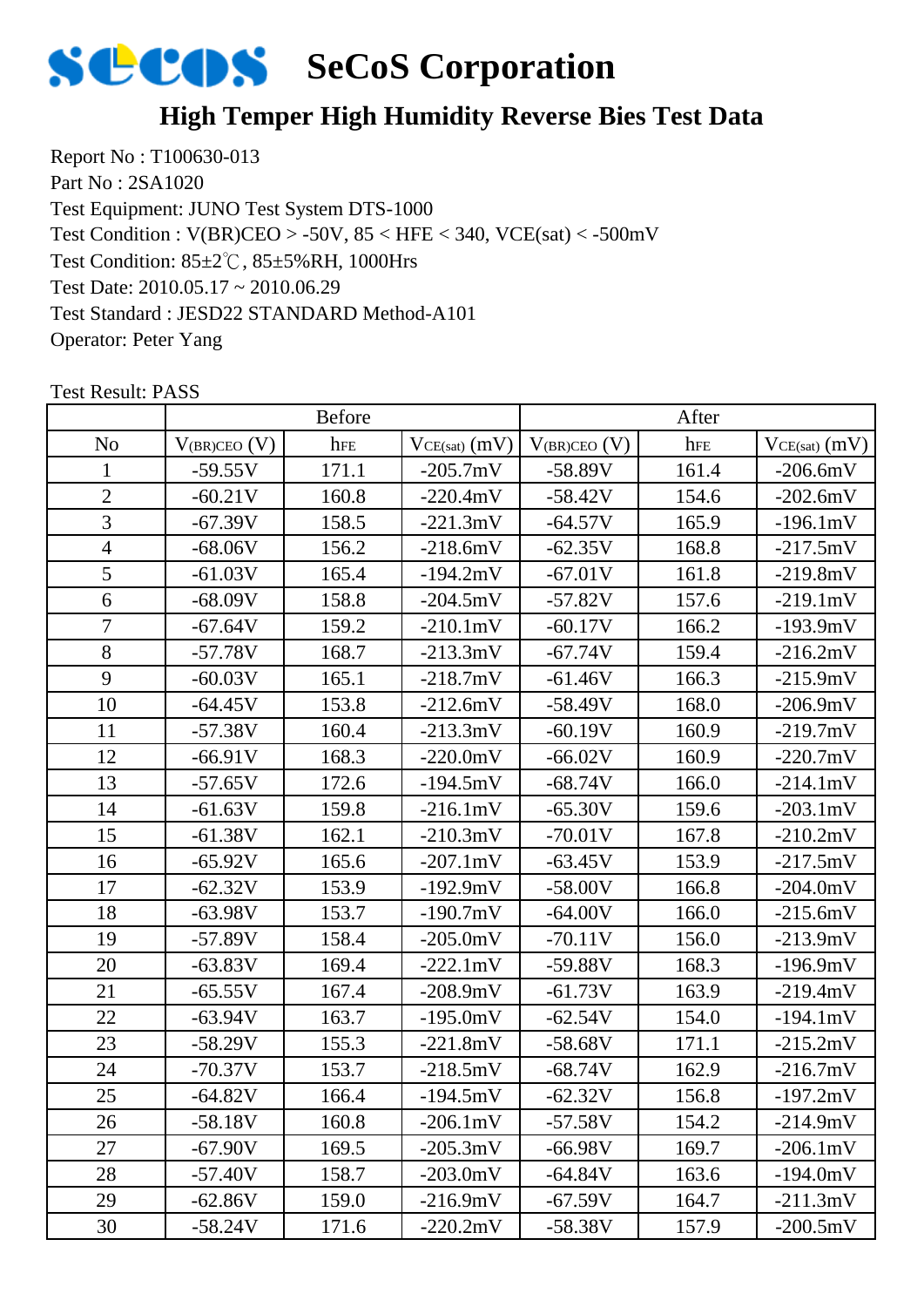

# **High Temper High Humidity Reverse Bies Test Data**

Report No : T100630-013 Part No : 2SA1020 Test Equipment: JUNO Test System DTS-1000 Test Condition: 85±2℃, 85±5%RH, 1000Hrs Test Date: 2010.05.17 ~ 2010.06.29 Test Standard : JESD22 STANDARD Method-A101 Operator: Peter Yang Test Condition : V(BR)CEO > -50V, 85 < HFE < 340, VCE(sat) < -500mV

|                |                   | <b>Before</b> |                 |                   | After |                    |
|----------------|-------------------|---------------|-----------------|-------------------|-------|--------------------|
| N <sub>o</sub> | $V_{(BR)CEO} (V)$ | hFE           | $VCE(sat)$ (mV) | $V_{(BR)CEO}$ (V) | hFE   | $VCE(sat)$ $(mV)$  |
| 31             | $-66.11V$         | 173.0         | $-198.1mV$      | $-63.75V$         | 166.8 | $-200.6mV$         |
| 32             | $-66.52V$         | 155.0         | $-220.0mV$      | $-58.83V$         | 161.1 | $-221.8mV$         |
| 33             | $-58.93V$         | 161.1         | $-207.2mV$      | $-62.77V$         | 168.2 | $-203.8mV$         |
| 34             | $-66.17V$         | 167.2         | $-216.3mV$      | $-61.21V$         | 162.1 | $-206.9mV$         |
| 35             | $-60.32V$         | 168.8         | $-203.7mV$      | $-61.76V$         | 169.3 | $-198.8mV$         |
| 36             | $-60.07V$         | 157.8         | $-216.8mV$      | $-69.74V$         | 162.6 | $-194.2mV$         |
| 37             | $-64.81V$         | 155.0         | $-213.2mV$      | $-65.49V$         | 168.3 | $-216.5mV$         |
| 38             | $-59.54V$         | 170.9         | $-194.2mV$      | $-68.27V$         | 171.1 | $-205.3mV$         |
| 39             | $-63.85V$         | 158.5         | $-220.4mV$      | $-62.33V$         | 158.1 | $-204.1 \text{mV}$ |
| 40             | $-69.50V$         | 168.1         | $-209.7mV$      | $-66.86V$         | 170.2 | $-207.5mV$         |
| 41             | $-69.45V$         | 172.6         | $-206.8mV$      | $-62.62V$         | 157.8 | $-213.0mV$         |
| 42             | $-65.26V$         | 164.9         | $-221.1mV$      | $-62.50V$         | 158.7 | $-200.3mV$         |
| 43             | $-61.17V$         | 159.8         | $-196.1mV$      | $-68.44V$         | 168.8 | $-202.7mV$         |
| 44             | $-61.06V$         | 170.0         | $-198.0mV$      | $-65.30V$         | 168.6 | $-205.5mV$         |
| 45             | $-68.61V$         | 153.8         | $-202.7mV$      | $-62.32V$         | 168.8 | $-220.8mV$         |
| 46             | $-58.27V$         | 162.7         | $-210.2mV$      | $-61.14V$         | 163.0 | $-203.0mV$         |
| 47             | $-63.62V$         | 165.2         | $-203.4mV$      | $-60.03V$         | 164.8 | $-193.4mV$         |
| 48             | $-61.00V$         | 159.8         | $-190.6mV$      | $-64.20V$         | 167.9 | $-194.7mV$         |
| 49             | $-65.22V$         | 164.3         | $-214.8mV$      | $-65.22V$         | 162.6 | $-220.7mV$         |
| 50             | $-65.62V$         | 153.7         | $-203.0mV$      | $-60.37V$         | 153.5 | $-210.8mV$         |
| 51             | $-65.60V$         | 165.1         | $-197.3mV$      | $-61.38V$         | 155.7 | $-209.6mV$         |
| 52             | $-66.02V$         | 171.6         | $-217.4mV$      | $-65.87V$         | 158.3 | $-209.5mV$         |
| 53             | $-69.80V$         | 163.7         | $-195.1mV$      | $-65.29V$         | 161.8 | $-209.0mV$         |
| 54             | $-58.92V$         | 163.6         | $-212.2mV$      | $-58.69V$         | 164.9 | $-191.8mV$         |
| 55             | -70.46V           | 153.8         | $-214.7mV$      | $-62.28V$         | 172.8 | $-215.4mV$         |
| 56             | $-69.36V$         | 161.2         | $-208.6mV$      | $-67.91V$         | 169.1 | $-196.2mV$         |
| 57             | $-68.78V$         | 155.8         | $-221.9mV$      | $-58.08V$         | 168.8 | $-190.2mV$         |
| 58             | $-64.48V$         | 159.9         | $-220.1mV$      | $-69.18V$         | 168.0 | $-196.6mV$         |
| 59             | $-62.83V$         | 169.4         | $-198.7mV$      | $-62.29V$         | 162.5 | $-218.8mV$         |
| 60             | $-58.86V$         | 170.6         | $-191.4mV$      | $-68.09V$         | 154.6 | $-200.1 \text{mV}$ |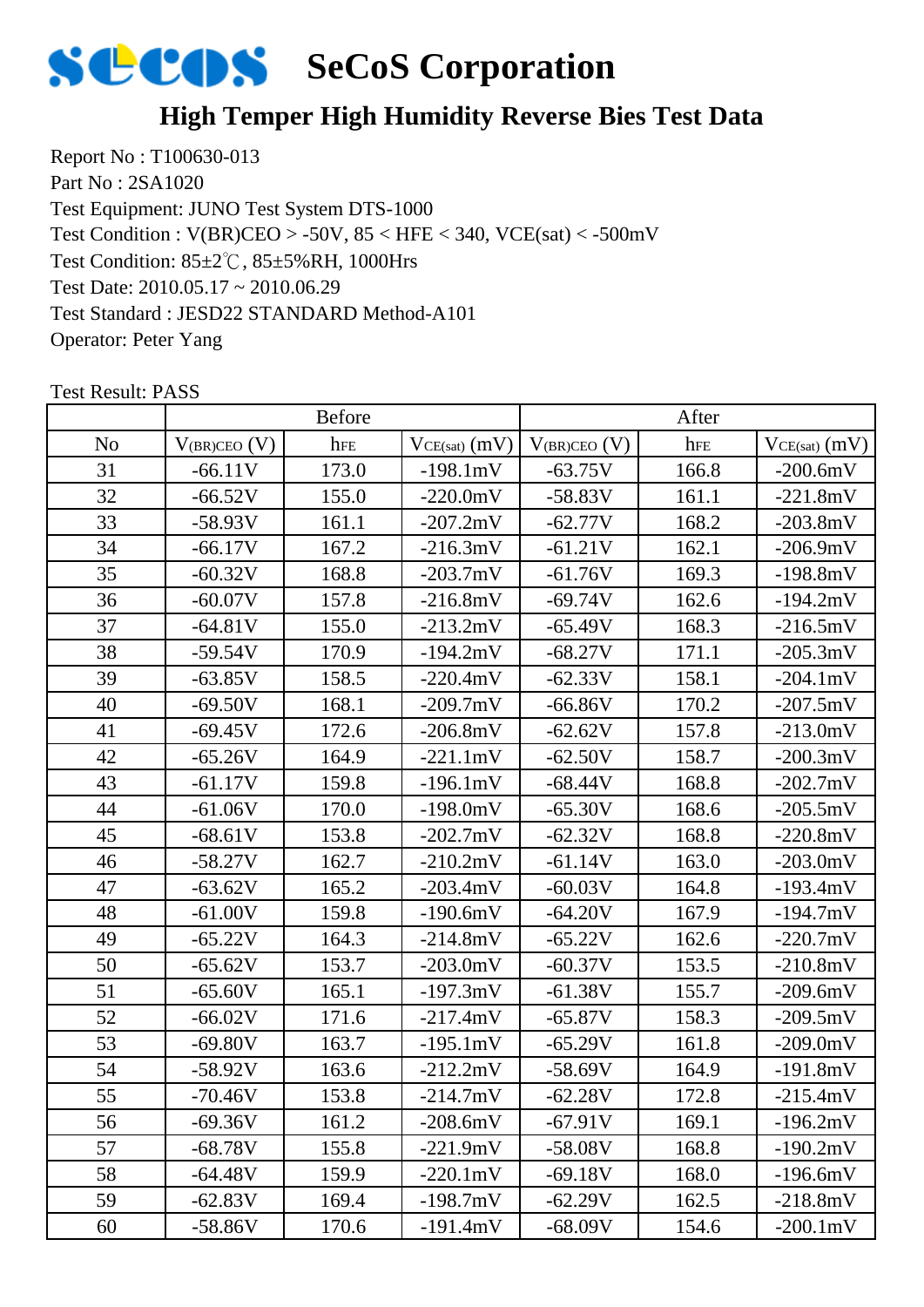

# **High Temper High Humidity Reverse Bies Test Data**

Report No : T100630-013 Part No : 2SA1020 Test Equipment: JUNO Test System DTS-1000 Test Condition: 85±2℃, 85±5%RH, 1000Hrs Test Date: 2010.05.17 ~ 2010.06.29 Test Standard : JESD22 STANDARD Method-A101 Operator: Peter Yang Test Condition : V(BR)CEO > -50V, 85 < HFE < 340, VCE(sat) < -500mV

|    |                   | <b>Before</b> |                    |                   | After |                   |
|----|-------------------|---------------|--------------------|-------------------|-------|-------------------|
| No | $V_{(BR)CEO}$ (V) | hFE           | $VCE(sat)$ $(mV)$  | $V_{(BR)CEO} (V)$ | hFE   | $VCE(sat)$ $(mV)$ |
| 61 | $-66.30V$         | 171.2         | $-189.8mV$         | $-64.92V$         | 156.7 | $-205.9mV$        |
| 62 | $-64.17V$         | 165.8         | $-194.5mV$         | $-61.97V$         | 160.4 | $-193.9mV$        |
| 63 | $-69.88V$         | 161.8         | $-212.9mV$         | $-67.32V$         | 161.2 | $-192.8mV$        |
| 64 | $-69.97V$         | 160.6         | $-194.1mV$         | $-60.35V$         | 170.7 | $-206.4mV$        |
| 65 | $-58.39V$         | 168.6         | $-195.5mV$         | $-60.44V$         | 163.0 | $-195.7mV$        |
| 66 | $-62.49V$         | 159.2         | $-211.2mV$         | $-64.63V$         | 164.0 | $-196.6mV$        |
| 67 | $-59.53V$         | 153.7         | $-194.3mV$         | $-58.14V$         | 157.9 | $-221.6mV$        |
| 68 | $-63.71V$         | 156.1         | $-201.9mV$         | $-66.37V$         | 172.9 | $-213.8mV$        |
| 69 | $-66.38V$         | 170.1         | $-202.7$ mV        | $-69.69V$         | 171.8 | $-190.6mV$        |
| 70 | $-62.53V$         | 171.1         | $-203.1 \text{mV}$ | $-67.53V$         | 172.6 | $-215.9mV$        |
| 71 | $-61.37V$         | 164.2         | $-194.1mV$         | $-68.54V$         | 154.0 | $-190.4mV$        |
| 72 | $-66.39V$         | 161.0         | $-205.6mV$         | $-65.67V$         | 158.0 | $-212.7mV$        |
| 73 | $-69.83V$         | 172.2         | $-200.6mV$         | $-57.61V$         | 161.9 | $-202.7mV$        |
| 74 | $-60.48V$         | 154.5         | $-192.3mV$         | $-66.54V$         | 170.6 | $-192.7mV$        |
| 75 | $-57.47V$         | 171.6         | $-197.4mV$         | $-62.54V$         | 159.6 | $-197.7mV$        |
| 76 | $-65.67V$         | 167.1         | $-206.2mV$         | $-58.88V$         | 168.2 | $-194.9mV$        |
| 77 | $-64.22V$         | 167.9         | $-200.9mV$         | $-70.15V$         | 164.8 | $-216.8mV$        |

Test Result: PASS